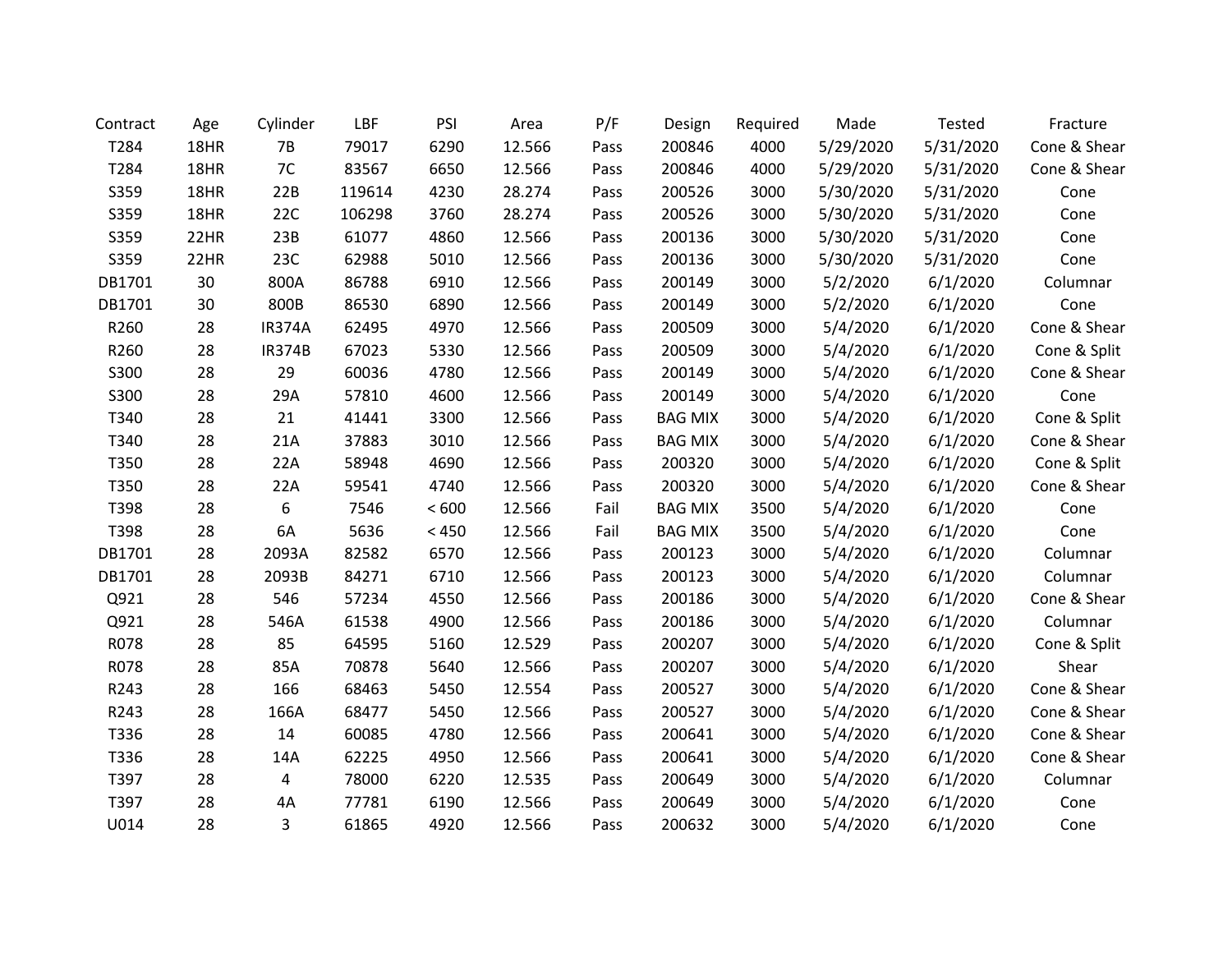| U014        | 28             | 3A            | 60760  | 4840   | 12.566 | Pass | 200632       | 3000 | 5/4/2020  | 6/1/2020 | Cone & Shear |
|-------------|----------------|---------------|--------|--------|--------|------|--------------|------|-----------|----------|--------------|
| R295        | 28             | 124           | 66370  | 5280   | 12.566 | Pass | 200205       | 3000 | 5/4/2020  | 6/1/2020 | Cone         |
| R295        | 28             | 124A          | 67011  | 5330   | 12.566 | Pass | 200205       | 3000 | 5/4/2020  | 6/1/2020 | Cone & Shear |
| <b>S258</b> | 28             | 26            | 76844  | 6120   | 12.566 | Pass | 200210       | 3000 | 5/4/2020  | 6/1/2020 | Cone & Shear |
| <b>S258</b> | 28             | 26A           | 76306  | 6070   | 12.566 | Pass | 200210       | 3000 | 5/4/2020  | 6/1/2020 | Columnar     |
| T013        | 28             | 11A           | 54974  | 4370   | 12.566 | Pass | 200217       | 3000 | 5/4/2020  | 6/1/2020 | Cone & Split |
| T013        | 28             | 11A           | 52265  | 4160   | 12.566 | Pass | 200217       | 3000 | 5/4/2020  | 6/1/2020 | Cone & Shear |
| T079        | 28             | 106A          | 64981  | 5170   | 12.566 | Pass | 200067       | 3000 | 5/4/2020  | 6/1/2020 | Cone         |
| T079        | 28             | 106A          | 65179  | 5190   | 12.566 | Pass | 200067       | 3000 | 5/4/2020  | 6/1/2020 | Cone         |
| T211        | 28             | 17            | 31976  | < 2540 | 12.566 | Fail | 200462       | 3000 | 5/4/2020  | 6/1/2020 | Cone & Shear |
| T211        | 28             | 17A           | 30008  | < 2390 | 12.566 | Fail | 200462       | 3000 | 5/4/2020  | 6/1/2020 | Cone & Shear |
| T265        | 28             | 25            | 58340  | 4640   | 12.566 | Pass | <b>GROUT</b> | 3000 | 5/4/2020  | 6/1/2020 | Cone & Shear |
| T265        | 28             | 25A           | 67456  | 5370   | 12.566 | Pass | <b>GROUT</b> | 3000 | 5/4/2020  | 6/1/2020 | Cone         |
| T290        | 28             | 13            | 93037  | 7400   | 12.566 | Pass | 200084       | 3000 | 5/4/2020  | 6/1/2020 | Cone & Split |
| T290        | 28             | 13A           | 89885  | 7150   | 12.566 | Pass | 200084       | 3000 | 5/4/2020  | 6/1/2020 | Cone & Split |
| T345        | 28             | 39A           | 47353  | 3770   | 12.566 | Pass | 200271       | 3000 | 5/4/2020  | 6/1/2020 | Cone & Shear |
| T345        | 28             | 39A           | 49862  | 3970   | 12.566 | Pass | 200271       | 3000 | 5/4/2020  | 6/1/2020 | Cone & Shear |
| T369        | 28             | 11A           | 50291  | 4000   | 12.566 | Pass | 200603       | 3000 | 5/4/2020  | 6/1/2020 | Cone         |
| T369        | 28             | 11A           | 51939  | 4130   | 12.566 | Pass | 200603       | 3000 | 5/4/2020  | 6/1/2020 | Shear        |
| DB1801      | 28             | 117           | 80742  | 6410   | 12.604 | Pass | 200392       | 3000 | 5/4/2020  | 6/1/2020 | Cone & Shear |
| DB1801      | 28             | 117A          | 82111  | 6530   | 12.566 | Pass | 200392       | 3000 | 5/4/2020  | 6/1/2020 | Cone         |
| T402        | 30             | $5-A$         | 114458 | 9060   | 12.629 | Pass | 200579       | 3000 | 5/2/2020  | 6/1/2020 | Cone         |
| T402        | 30             | $5-A$         | 112286 | 8940   | 12.566 | Pass | 200579       | 3000 | 5/2/2020  | 6/1/2020 | Cone         |
| R279        | 14             | 191C          | 75420  | 6000   | 12.566 | Pass | 200409       | 4500 | 5/19/2020 | 6/1/2020 | Cone         |
| R279        | 14             | 191C          | 74108  | 5900   | 12.566 | Pass | 200409       | 4500 | 5/19/2020 | 6/1/2020 | Columnar     |
| R279        | 14             | 192B          | 65949  | 5250   | 12.566 | Pass | 200409       | 4500 | 5/19/2020 | 6/1/2020 | Cone & Shear |
| R279        | 14             | 192B          | 64477  | 5130   | 12.566 | Pass | 200409       | 4500 | 5/19/2020 | 6/1/2020 | Columnar     |
| R279        | $\overline{7}$ | 194B          | 33198  | < 2640 | 12.566 | Fail | 200409       | 3000 | 5/26/2020 | 6/1/2020 | Cone & Shear |
| R279        | $\overline{7}$ | 194B          | 32624  | < 2600 | 12.566 | Fail | 200409       | 3000 | 5/26/2020 | 6/1/2020 | Cone & Split |
| R260        | 28             | <b>IR375A</b> | 60733  | 4830   | 12.566 | Pass | 200085       | 3000 | 5/5/2020  | 6/2/2020 | Cone & Shear |
| R260        | 28             | <b>IR375B</b> | 56965  | 4530   | 12.566 | Pass | 200085       | 3000 | 5/5/2020  | 6/2/2020 | Columnar     |
| S060        | 28             | 569           | 78094  | 6210   | 12.566 | Pass | 200715       | 3000 | 5/5/2020  | 6/2/2020 | Columnar     |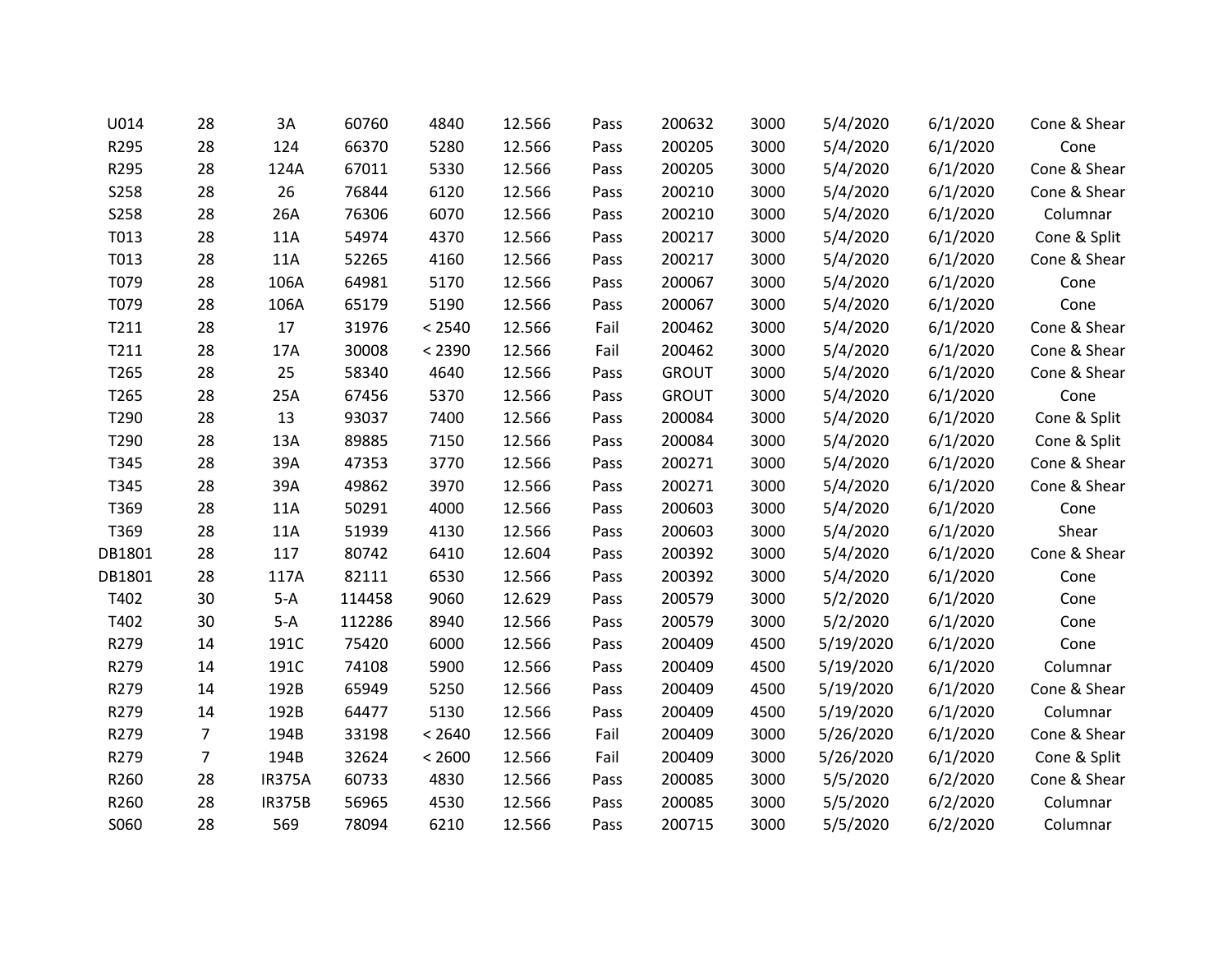| S060   | 28 | 569A           | 78625  | 6260   | 12.566 | Pass | 200715         | 3000  | 5/5/2020 | 6/2/2020 | Columnar     |
|--------|----|----------------|--------|--------|--------|------|----------------|-------|----------|----------|--------------|
| 111041 | 28 | BR2-16         | 53096  | 4230   | 12.566 | Pass | 200316         | 3000  | 5/5/2020 | 6/2/2020 | Columnar     |
| 111041 | 28 | <b>BR2-16A</b> | 57448  | 4570   | 12.566 | Pass | 200316         | 3000  | 5/5/2020 | 6/2/2020 | Cone         |
| T398   | 28 | 7              | 28610  | < 2280 | 12.529 | Fail | <b>BAG MIX</b> | 3500  | 5/5/2020 | 6/2/2020 | Cone & Shear |
| T398   | 28 | <b>7A</b>      | 32235  | < 2570 | 12.566 | Fail | <b>BAG MIX</b> | 3500  | 5/5/2020 | 6/2/2020 | Cone & Shear |
| T930   | 28 | 5              | 58588  | 4660   | 12.566 | Pass | 200404         | 3000  | 5/5/2020 | 6/2/2020 | Cone         |
| T930   | 28 | 5A             | 60700  | 4830   | 12.566 | Pass | 200404         | 3000  | 5/5/2020 | 6/2/2020 | Cone         |
| DB1701 | 28 | 2094A          | 63304  | 5040   | 12.573 | Pass | 200149         | 3000  | 5/5/2020 | 6/2/2020 | Cone & Split |
| DB1701 | 28 | 2094B          | 63220  | 5030   | 12.566 | Pass | 200149         | 3000  | 5/5/2020 | 6/2/2020 | Columnar     |
| Q921   | 28 | 547            | 72126  | 5740   | 12.566 | Pass | 200187         | 3000  | 5/5/2020 | 6/2/2020 | Cone         |
| Q921   | 28 | 547A           | 75631  | 6020   | 12.566 | Pass | 200187         | 3000  | 5/5/2020 | 6/2/2020 | Columnar     |
| Q921   | 28 | 730            | 68340  | 5440   | 12.566 | Pass | 200186         | 3000  | 5/5/2020 | 6/2/2020 | Cone         |
| Q921   | 28 | 730A           | 69856  | 5560   | 12.566 | Pass | 200186         | 3000  | 5/5/2020 | 6/2/2020 | Cone & Shear |
| R078   | 28 | 86             | 71019  | 5650   | 12.566 | Pass | 200207         | 3000  | 5/5/2020 | 6/2/2020 | Cone & Shear |
| R078   | 28 | 86A            | 72659  | 5780   | 12.566 | Pass | 200207         | 3000  | 5/5/2020 | 6/2/2020 | Cone & Shear |
| T062   | 28 | 29             | 65853  | 5240   | 12.566 | Pass | 200493         | 3000  | 5/5/2020 | 6/2/2020 | Columnar     |
| T062   | 28 | 29A            | 69652  | 5540   | 12.566 | Pass | 200493         | 3000  | 5/5/2020 | 6/2/2020 | Cone & Shear |
| T296   | 28 | 10             | 64750  | 5110   | 12.661 | Pass | 200275         | 3000  | 5/5/2020 | 6/2/2020 | Cone & Shear |
| T296   | 28 | 10A            | 66691  | 5310   | 12.566 | Pass | 200275         | 3000  | 5/5/2020 | 6/2/2020 | Cone & Split |
| DB1601 | 28 | 146            | 96753  | 7700   | 12.566 | Pass | 200782         | 4000  | 5/5/2020 | 6/2/2020 | Cone         |
| DB1601 | 28 | 146A           | 93303  | 7420   | 12.566 | Pass | 200782         | 4000  | 5/5/2020 | 6/2/2020 | Columnar     |
| DB1601 | 28 | 147            | 81099  | 6450   | 12.566 | Pass | 200782         | 4000  | 5/5/2020 | 6/2/2020 | Columnar     |
| DB1601 | 28 | 147A           | 84648  | 6740   | 12.566 | Pass | 200782         | 4000  | 5/5/2020 | 6/2/2020 | Cone & Shear |
| S234   | 28 | 69             | 58403  | 4650   | 12.566 | Pass | 200765         | 4000  | 5/5/2020 | 6/2/2020 | Columnar     |
| S234   | 28 | 69A            | 60943  | 4850   | 12.566 | Pass | 200765         | 4000  | 5/5/2020 | 6/2/2020 | Cone & Shear |
| T023   | 28 | 3A             | 66984  | 5330   | 12.566 | Pass | 200058         | 3000  | 5/5/2020 | 6/2/2020 | Cone & Shear |
| T023   | 28 | 3A             | 69642  | 5540   | 12.566 | Pass | 200058         | 3000  | 5/5/2020 | 6/2/2020 | Cone & Split |
| T265   | 28 | 26             | 89520  | 7120   | 12.566 | Pass | <b>GROUT</b>   | 3000  | 5/5/2020 | 6/2/2020 | Cone & Split |
| T265   | 28 | 26A            | 94199  | 7500   | 12.566 | Pass | <b>GROUT</b>   | 3000  | 5/5/2020 | 6/2/2020 | Cone & Shear |
| T290   | 28 | 14             | 97521  | 7760   | 12.566 | Pass | 200084         | 3000  | 5/5/2020 | 6/2/2020 | Columnar     |
| T290   | 28 | 14A            | 119843 | 9540   | 12.566 | Pass | 200084         | 3000  | 5/5/2020 | 6/2/2020 | Columnar     |
| DB1801 | 28 | 43ARK          | 163182 | 12990  | 12.566 | Pass | 200734         | 10000 | 5/5/2020 | 6/2/2020 | Cone         |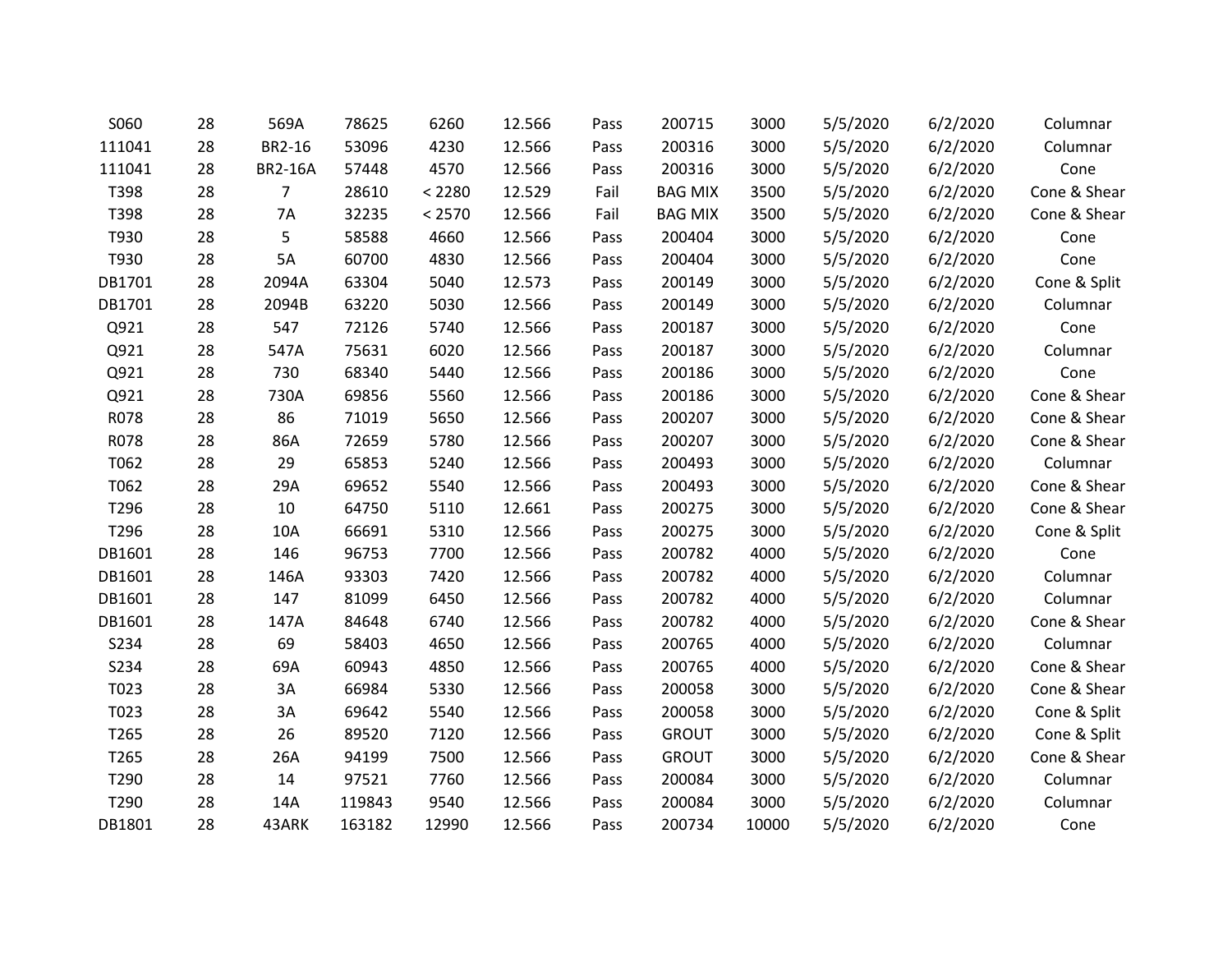| DB1801      | 28             | 43ARK         | 164000 | 13050  | 12.566 | Pass | 200734 | 10000 | 5/5/2020  | 6/2/2020 | Cone          |
|-------------|----------------|---------------|--------|--------|--------|------|--------|-------|-----------|----------|---------------|
| P230        | 28             | 1779          | 91158  | 3220   | 28.321 | Pass | 200160 | 3000  | 5/5/2020  | 6/2/2020 | Cone & Shear  |
| P230        | 28             | 1779A         | 89076  | 3150   | 28.274 | Pass | 200160 | 3000  | 5/5/2020  | 6/2/2020 | Columnar      |
| S202        | 28             | 167           | 157644 | 5550   | 28.416 | Pass | 200135 | 3000  | 5/5/2020  | 6/2/2020 | Columnar      |
| S202        | 28             | 167A          | 150951 | 5340   | 28.274 | Pass | 200135 | 3000  | 5/5/2020  | 6/2/2020 | Cone          |
| DB1801      | 28             | 118           | 65174  | 5190   | 12.566 | Pass | 200677 | 3000  | 5/5/2020  | 6/2/2020 | Cone & Shear  |
| DB1801      | 28             | 118A          | 64893  | 5160   | 12.566 | Pass | 200677 | 3000  | 5/5/2020  | 6/2/2020 | Cone & Shear  |
| S272        | 28             | 26            | 76139  | 6060   | 12.566 | Pass | 200768 | 3000  | 5/5/2020  | 6/2/2020 | Cone          |
| S272        | 28             | 26A           | 74361  | 5920   | 12.566 | Pass | 200768 | 3000  | 5/5/2020  | 6/2/2020 | Cone & Shear  |
| T255        | 14             | <b>9B</b>     | 70722  | 5630   | 12.566 | Pass | 200182 | 3000  | 5/19/2020 | 6/2/2020 | Cone & Shear  |
| T283        | 28             | 12            | 57904  | 4610   | 12.566 | Pass | 200158 | 3000  | 5/5/2020  | 6/2/2020 | Cone & Shear  |
| T283        | 28             | 12A           | 52742  | 4200   | 12.566 | Pass | 200158 | 3000  | 5/5/2020  | 6/2/2020 | Cone & Shear  |
| R273        | 5              | 165D          | 48943  | 3890   | 12.566 | Pass | 200865 | 3000  | 5/28/2020 | 6/2/2020 | Cone & Shear  |
| S338        | 14             | 747B          | 70480  | 5610   | 12.566 | Pass | 200661 | 3000  | 5/5/2020  | 6/2/2020 | Cone          |
| S338        | 14             | 747C          | 66580  | 5300   | 12.566 | Pass | 200661 | 3000  | 5/5/2020  | 6/2/2020 | Cone          |
| <b>S338</b> | 14             | 746B          | 66129  | 5260   | 12.566 | Pass | 200661 | 3000  | 5/19/2020 | 6/2/2020 | Columnar      |
| <b>S338</b> | 14             | 746C          | 67247  | 5350   | 12.566 | Pass | 200661 | 3000  | 5/19/2020 | 6/2/2020 | Columnar      |
| <b>S338</b> | $\overline{7}$ | 749D          | 52570  | 4180   | 12.566 | Pass | 200661 | 3000  | 5/26/2020 | 6/2/2020 | <none></none> |
| <b>S338</b> | $\mathbf{1}$   | 750D          | 24429  | < 1940 | 12.566 | Fail | 200661 | 3000  | 6/1/2020  | 6/2/2020 | Cone          |
| <b>S338</b> | $\mathbf{1}$   | 750E          | 23647  | < 1880 | 12.566 | Fail | 200661 | 3000  | 6/1/2020  | 6/2/2020 | Cone          |
| 112919      | 28             | 32            | 48561  | 3860   | 12.566 | Pass | 200162 | 3000  | 5/6/2020  | 6/3/2020 | Cone & Shear  |
| 112919      | 28             | 32A           | 48591  | 3870   | 12.566 | Pass | 200162 | 3000  | 5/6/2020  | 6/3/2020 | Cone & Shear  |
| 160132      | 28             | 18            | 50384  | 4010   | 12.566 | Pass | 200275 | 3000  | 5/6/2020  | 6/3/2020 | Cone          |
| 160132      | 28             | 18A           | 53097  | 4230   | 12.566 | Pass | 200275 | 3000  | 5/6/2020  | 6/3/2020 | Columnar      |
| R260        | 28             | <b>IR376A</b> | 63500  | 5050   | 12.566 | Pass | 200509 | 3000  | 5/6/2020  | 6/3/2020 | Cone & Shear  |
| R260        | 28             | <b>IR376B</b> | 66832  | 5320   | 12.566 | Pass | 200509 | 3000  | 5/6/2020  | 6/3/2020 | Cone          |
| R273        | 28             | 159           | 58569  | 4660   | 12.566 | Pass | 200256 | 3000  | 5/6/2020  | 6/3/2020 | Columnar      |
| R273        | 28             | 159A          | 59575  | 4740   | 12.566 | Pass | 200256 | 3000  | 5/6/2020  | 6/3/2020 | Cone & Shear  |
| S060        | 28             | 570           | 82564  | 6570   | 12.566 | Pass | 200715 | 3000  | 5/6/2020  | 6/3/2020 | Cone & Shear  |
| S060        | 28             | 570A          | 79230  | 6300   | 12.566 | Pass | 200715 | 3000  | 5/6/2020  | 6/3/2020 | Cone          |
| T307        | 28             | 5             | 79989  | 6370   | 12.566 | Pass | 200516 | 4000  | 5/6/2020  | 6/3/2020 | Cone & Shear  |
| T307        | 28             | 5A            | 83385  | 6640   | 12.566 | Pass | 200516 | 4000  | 5/6/2020  | 6/3/2020 | Cone & Shear  |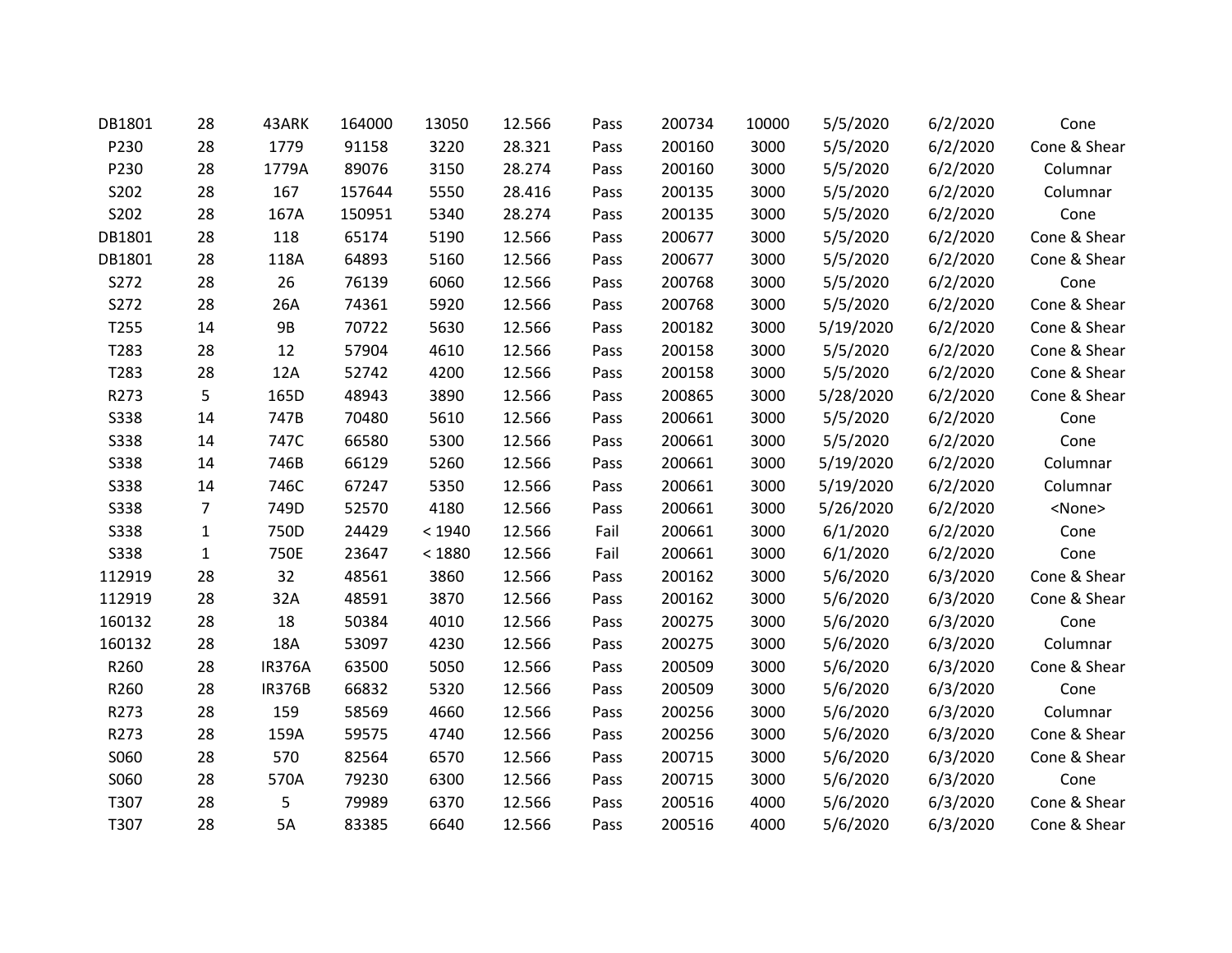| T398   | 28 | 8              | 116048 | 9230 | 12.566 | Pass | <b>BAG MIX</b> | 3500 | 5/6/2020  | 6/3/2020 | Columnar     |
|--------|----|----------------|--------|------|--------|------|----------------|------|-----------|----------|--------------|
| T398   | 28 | 8A             | 108413 | 8630 | 12.566 | Pass | <b>BAG MIX</b> | 3500 | 5/6/2020  | 6/3/2020 | Columnar     |
| T925   | 28 | $\overline{2}$ | 74524  | 5930 | 12.566 | Pass | 200099         | 3000 | 5/6/2020  | 6/3/2020 | Cone         |
| T925   | 28 | 2A             | 83009  | 6610 | 12.566 | Pass | 200099         | 3000 | 5/6/2020  | 6/3/2020 | Cone         |
| T930   | 28 | 6              | 67769  | 5390 | 12.566 | Pass | 200404         | 3000 | 5/6/2020  | 6/3/2020 | Cone & Shear |
| T930   | 28 | 6A             | 71894  | 5720 | 12.566 | Pass | 200404         | 3000 | 5/6/2020  | 6/3/2020 | Cone         |
| DB1701 | 28 | 2200A          | 71534  | 5710 | 12.535 | Pass | 200395         | 3000 | 5/6/2020  | 6/3/2020 | Cone & Shear |
| DB1701 | 28 | 2200B          | 74733  | 5950 | 12.566 | Pass | 200395         | 3000 | 5/6/2020  | 6/3/2020 | Cone         |
| P079   | 36 | 458            | 74612  | 5940 | 12.566 | Pass | 200260         | 3000 | 4/28/2020 | 6/3/2020 | Cone & Split |
| P079   | 36 | 458A           | 77796  | 6190 | 12.566 | Pass | 200260         | 3000 | 4/28/2020 | 6/3/2020 | Cone         |
| Q921   | 28 | 548            | 77877  | 6200 | 12.566 | Pass | 200187         | 3000 | 5/6/2020  | 6/3/2020 | Cone & Shear |
| Q921   | 28 | 548A           | 78385  | 6240 | 12.566 | Pass | 200187         | 3000 | 5/6/2020  | 6/3/2020 | Cone         |
| R078   | 28 | 87             | 77385  | 6160 | 12.566 | Pass | 200207         | 3000 | 5/6/2020  | 6/3/2020 | Cone         |
| R078   | 28 | 87A            | 77589  | 6170 | 12.566 | Pass | 200207         | 3000 | 5/6/2020  | 6/3/2020 | Cone         |
| R243   | 28 | 167            | 76036  | 6080 | 12.497 | Pass | 200527         | 3000 | 5/6/2020  | 6/3/2020 | Cone & Shear |
| R243   | 28 | 167A           | 82127  | 6540 | 12.566 | Pass | 200527         | 3000 | 5/6/2020  | 6/3/2020 | Cone & Shear |
| T296   | 28 | 11             | 46192  | 3640 | 12.699 | Pass | 200275         | 3000 | 5/6/2020  | 6/3/2020 | Cone         |
| T296   | 28 | 11A            | 50245  | 4000 | 12.566 | Pass | 200275         | 3000 | 5/6/2020  | 6/3/2020 | Cone & Shear |
| 106077 | 28 | 37A            | 81157  | 6460 | 12.566 | Pass | 200286         | 3000 | 5/6/2020  | 6/3/2020 | Cone & Shear |
| 106077 | 28 | 37A            | 86326  | 6870 | 12.566 | Pass | 200286         | 3000 | 5/6/2020  | 6/3/2020 | Cone         |
| R295   | 28 | 125            | 68132  | 5420 | 12.566 | Pass |                | 3000 | 5/6/2020  | 6/3/2020 | Cone         |
| R295   | 28 | 125A           | 71276  | 5670 | 12.566 | Pass |                | 3000 | 5/6/2020  | 6/3/2020 | Cone         |
| S009   | 28 | 24A            | 83176  | 6620 | 12.566 | Pass | 200771         | 3000 | 5/6/2020  | 6/3/2020 | Cone & Split |
| S009   | 28 | 24A            | 85444  | 6800 | 12.566 | Pass | 200771         | 3000 | 5/6/2020  | 6/3/2020 | Cone & Shear |
| S258   | 28 | 27             | 90890  | 7230 | 12.566 | Pass | 200210         | 3000 | 5/6/2020  | 6/3/2020 | Cone & Shear |
| S258   | 28 | 27A            | 94002  | 7480 | 12.566 | Pass | 200210         | 3000 | 5/6/2020  | 6/3/2020 | Cone         |
| S272   | 28 | 27             | 110538 | 8800 | 12.566 | Pass | 200768         | 3000 | 5/6/2020  | 6/3/2020 | Cone         |
| S272   | 28 | 27A            | 113831 | 9060 | 12.566 | Pass | 200768         | 3000 | 5/6/2020  | 6/3/2020 | Cone         |
| S272   | 28 | 28             | 86557  | 6890 | 12.566 | Pass | 200768         | 3000 | 5/6/2020  | 6/3/2020 | Cone & Shear |
| S272   | 28 | 28A            | 80298  | 6390 | 12.566 | Pass | 200768         | 3000 | 5/6/2020  | 6/3/2020 | Cone & Shear |
| T023   | 28 | 4A             | 93945  | 7480 | 12.566 | Pass | 200768         | 3000 | 5/6/2020  | 6/3/2020 | Cone         |
| T023   | 28 | 4A             | 91769  | 7300 | 12.566 | Pass | 200768         | 3000 | 5/6/2020  | 6/3/2020 | Cone         |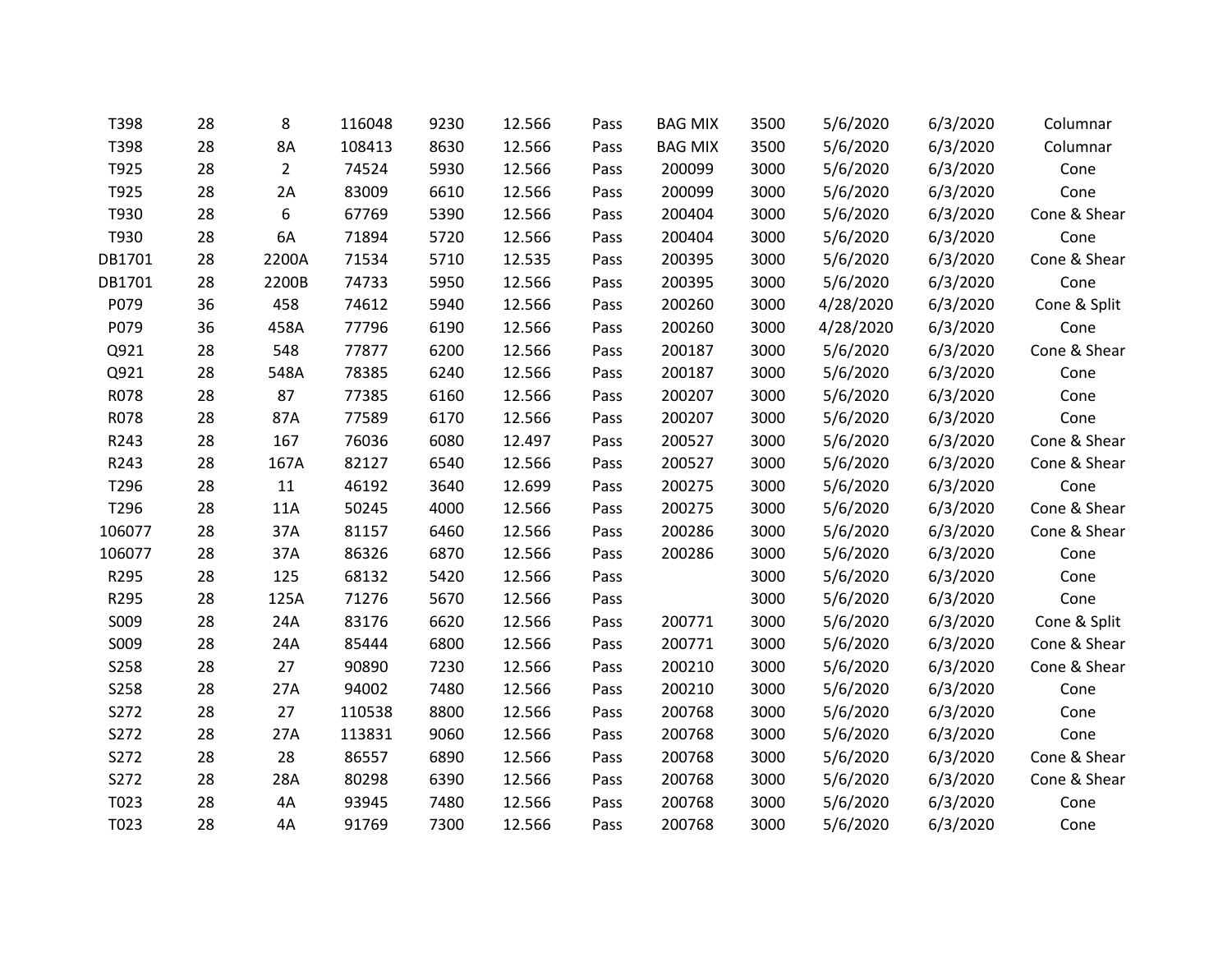| T079   | 28 | 107A      | 84585  | 6730  | 12.566 | Pass | 200067 | 4000  | 5/6/2020  | 6/3/2020 | Shear        |
|--------|----|-----------|--------|-------|--------|------|--------|-------|-----------|----------|--------------|
| T079   | 28 | 107A      | 82310  | 6550  | 12.566 | Pass | 200067 | 4000  | 5/6/2020  | 6/3/2020 | Cone         |
| T343   | 28 | <b>9A</b> | 83354  | 6630  | 12.566 | Pass | 200322 | 4000  | 5/6/2020  | 6/3/2020 | Cone & Shear |
| T343   | 28 | 9A        | 86436  | 6880  | 12.566 | Pass | 200322 | 4000  | 5/6/2020  | 6/3/2020 | Cone & Shear |
| DB1801 | 28 | 8ARB      | 141987 | 11300 | 12.566 | Pass | 200031 | 10000 | 5/6/2020  | 6/3/2020 | Cone         |
| DB1801 | 28 | 8ARB      | 147921 | 11770 | 12.566 | Pass | 200031 | 10000 | 5/6/2020  | 6/3/2020 | Cone & Shear |
| 121515 | 28 | 25        | 77272  | 6140  | 12.579 | Pass | 200063 | 3000  | 5/6/2020  | 6/3/2020 | Cone         |
| 121515 | 28 | 25A       | 77900  | 6200  | 12.566 | Pass | 200063 | 3000  | 5/6/2020  | 6/3/2020 | Cone         |
| P230   | 28 | 1780      | 117768 | 4190  | 28.114 | Pass | 200160 | 3000  | 5/6/2020  | 6/3/2020 | Cone         |
| P230   | 28 | 1780A     | 111758 | 3950  | 28.274 | Pass | 200160 | 3000  | 5/6/2020  | 6/3/2020 | Cone & Shear |
| DB1801 | 28 | 119       | 98840  | 7870  | 12.566 | Pass | 200392 | 3000  | 5/6/2020  | 6/3/2020 | Cone         |
| DB1801 | 28 | 119A      | 84793  | 6750  | 12.566 | Pass | 200392 | 3000  | 5/6/2020  | 6/3/2020 | Cone         |
| 120116 | 28 | 4A        | 71159  | 5660  | 12.566 | Pass | 673002 | 3000  | 5/6/2020  | 6/3/2020 | Cone         |
| 120116 | 28 | 4A        | 70945  | 5650  | 12.566 | Pass | 673002 | 3000  | 5/6/2020  | 6/3/2020 | Cone & Shear |
| 120116 | 28 | 5A        | 71088  | 5660  | 12.566 | Pass | 673006 | 4000  | 5/6/2020  | 6/3/2020 | Cone & Shear |
| 120116 | 28 | 5A        | 73285  | 5830  | 12.566 | Pass | 673006 | 4000  | 5/6/2020  | 6/3/2020 | Cone         |
| 123119 | 28 | 4         | 54796  | 4360  | 12.566 | Pass | 200452 | 3000  | 5/6/2020  | 6/3/2020 | Cone         |
| 123119 | 28 | 4A        | 54293  | 4320  | 12.566 | Pass | 200452 | 3000  | 5/6/2020  | 6/3/2020 | Cone         |
| T013   | 28 | 12A       | 53880  | 4290  | 12.566 | Pass | 200773 | 3000  | 5/6/2020  | 6/3/2020 | Cone & Shear |
| T013   | 28 | 12A       | 59239  | 4710  | 12.566 | Pass | 200773 | 3000  | 5/6/2020  | 6/3/2020 | Cone         |
| T336   | 28 | 13        | 204712 | 16290 | 12.566 | Pass | 200724 | 9000  | 5/6/2020  | 6/3/2020 | Cone         |
| T336   | 28 | 13A       | 216250 | 17210 | 12.566 | Pass | 200724 | 9000  | 5/6/2020  | 6/3/2020 | Cone         |
| T339   | 28 | 14        | 198959 | 15800 | 12.592 | Pass | 200724 | 9000  | 5/6/2020  | 6/3/2020 | Cone         |
| T339   | 28 | 14A       | 200162 | 15930 | 12.566 | Pass | 200724 | 9000  | 5/6/2020  | 6/3/2020 | Cone & Shear |
| T336   | 28 | 15        | 190101 | 15130 | 12.566 | Pass | 200724 | 9000  | 5/6/2020  | 6/3/2020 | Cone         |
| T336   | 28 | 15A       | 193976 | 15440 | 12.566 | Pass | 200724 | 9000  | 5/6/2020  | 6/3/2020 | Cone & Shear |
| P079   | 42 | 455       | 79097  | 6290  | 12.566 | Pass | 200260 | 3000  | 4/22/2020 | 6/3/2020 | Cone         |
| P079   | 42 | 455A      | 75577  | 6010  | 12.566 | Pass | 200260 | 3000  | 4/22/2020 | 6/3/2020 | Cone & Shear |
| P079   | 34 | 459       | 75032  | 5970  | 12.566 | Pass | 200260 | 3000  | 4/30/2020 | 6/3/2020 | Cone & Shear |
| P079   | 34 | 459A      | 77151  | 6140  | 12.566 | Pass | 200260 | 3000  | 4/30/2020 | 6/3/2020 | Cone & Shear |
| P079   | 29 | 460       | 81239  | 6460  | 12.566 | Pass | 200260 | 3000  | 5/5/2020  | 6/3/2020 | Cone & Shear |
| P079   | 29 | 460A      | 78668  | 6260  | 12.566 | Pass | 200260 | 3000  | 5/5/2020  | 6/3/2020 | Cone         |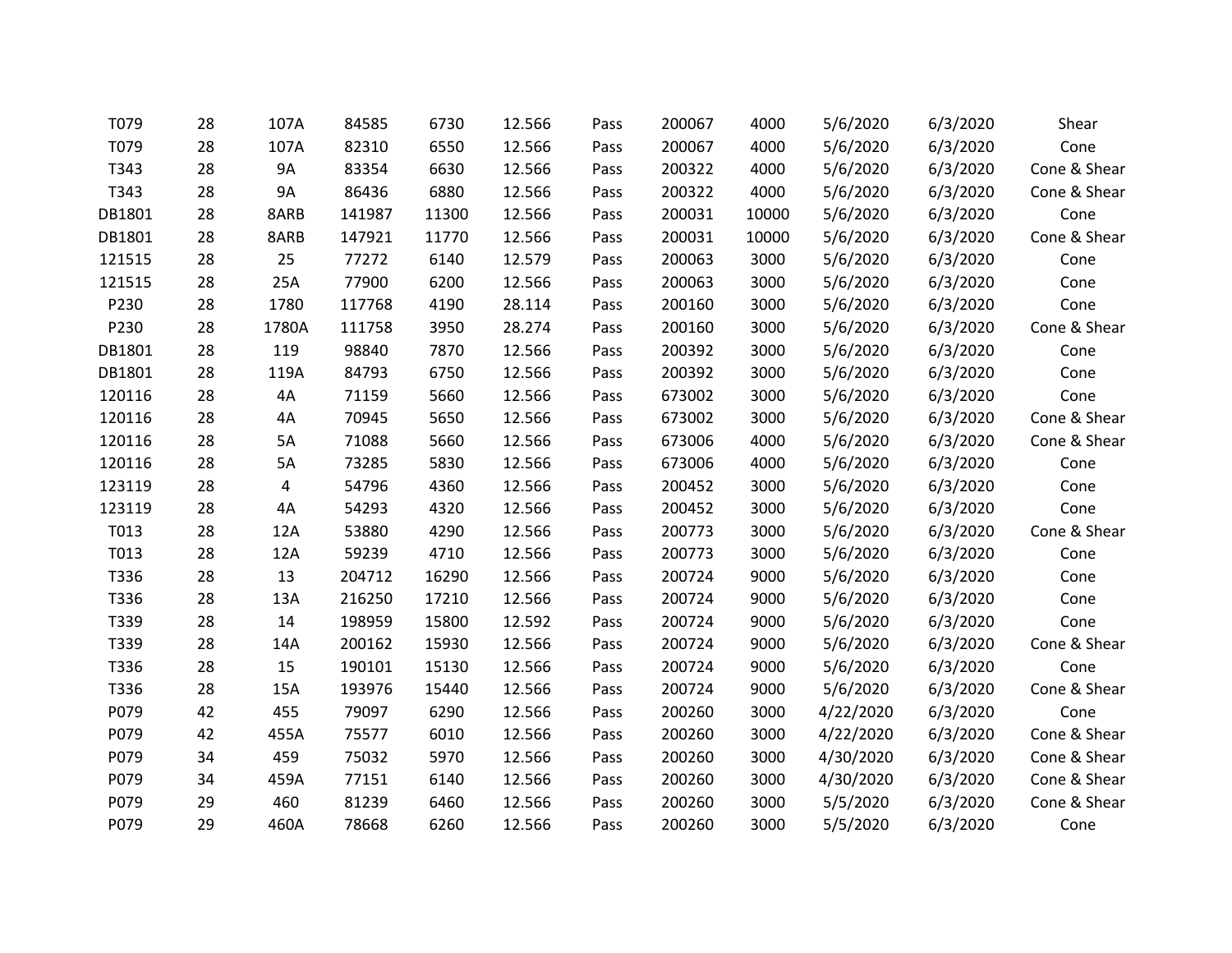| P079        | 29 | 461            | 67360  | 5360  | 12.566 | Pass | 200260         | 3000 | 5/5/2020  | 6/3/2020 | Cone & Shear |
|-------------|----|----------------|--------|-------|--------|------|----------------|------|-----------|----------|--------------|
| P079        | 29 | 461A           | 72242  | 5750  | 12.566 | Pass | 200260         | 3000 | 5/5/2020  | 6/3/2020 | Cone & Shear |
| P079        | 28 | 462            | 78852  | 6270  | 12.566 | Pass | 200260         | 3000 | 5/6/2020  | 6/3/2020 | Cone         |
| P079        | 28 | 462A           | 73112  | 5820  | 12.566 | Pass | 200260         | 3000 | 5/6/2020  | 6/3/2020 | Cone         |
| 121994      | 30 | 1A             | 70325  | 5600  | 12.566 | Pass | 200067         | 3000 | 5/4/2020  | 6/3/2020 | Cone & Shear |
| 121994      | 30 | 1A             | 74210  | 5910  | 12.566 | Pass | 200067         | 3000 | 5/4/2020  | 6/3/2020 | Cone         |
| U086        | 28 | 1A             | 124018 | 9870  | 12.566 | Pass | <b>BAG MIX</b> | 7500 | 5/7/2020  | 6/4/2020 | Columnar     |
| U086        | 28 | 1A             | 114185 | 9090  | 12.566 | Pass | <b>BAG MIX</b> | 7500 | 5/7/2020  | 6/4/2020 | Columnar     |
| T336        | 21 | 27             | 181128 | 14410 | 12.566 | Pass | 200724         | 9000 | 5/14/2020 | 6/4/2020 | Cone         |
| T336        | 21 | 27A            | 183079 | 14570 | 12.566 | Pass | 200724         | 9000 | 5/14/2020 | 6/4/2020 | Cone         |
| <b>S338</b> | 28 | 740            | 60242  | 4810  | 12.535 | Pass | 200661         | 3000 | 5/7/2020  | 6/4/2020 | Columnar     |
| <b>S338</b> | 28 | 740A           | 58865  | 4680  | 12.566 | Pass | 200661         | 3000 | 5/7/2020  | 6/4/2020 | Columnar     |
| DB1701      | 28 | 2095A          | 61632  | 4900  | 12.566 | Pass | 200149         | 3000 | 5/7/2020  | 6/4/2020 | Cone & Shear |
| DB1701      | 28 | 2095B          | 58221  | 4630  | 12.566 | Pass | 200149         | 3000 | 5/7/2020  | 6/4/2020 | Cone & Shear |
| T340        | 28 | 22             | 45387  | 3610  | 12.566 | Pass | <b>BAG MIX</b> | 3000 | 5/7/2020  | 6/4/2020 | Cone & Split |
| T340        | 28 | 22A            | 41672  | 3320  | 12.566 | Pass | <b>BAG MIX</b> | 3000 | 5/7/2020  | 6/4/2020 | Columnar     |
| 160132      | 28 | 19             | 54291  | 4350  | 12.472 | Pass | 200275         | 3000 | 5/7/2020  | 6/4/2020 | Cone & Shear |
| 160132      | 28 | 19A            | 54802  | 4360  | 12.566 | Pass | 200275         | 3000 | 5/7/2020  | 6/4/2020 | Cone & Shear |
| R260        | 28 | IR377A         | 61131  | 4860  | 12.566 | Pass | 200509         | 3000 | 5/7/2020  | 6/4/2020 | Cone & Shear |
| R260        | 28 | <b>IR377B</b>  | 64837  | 5160  | 12.566 | Pass | 200509         | 3000 | 5/7/2020  | 6/4/2020 | Cone & Shear |
| Q921        | 28 | 632            | 53969  | 4290  | 12.566 | Pass | 200186         | 3000 | 5/7/2020  | 6/4/2020 | Cone & Shear |
| Q921        | 28 | 632A           | 58366  | 4640  | 12.566 | Pass | 200186         | 3000 | 5/7/2020  | 6/4/2020 | Cone & Shear |
| R243        | 28 | 168            | 76100  | 6060  | 12.566 | Pass | 200527         | 3000 | 5/7/2020  | 6/4/2020 | Cone         |
| R243        | 28 | 168A           | 76155  | 6060  | 12.566 | Pass | 200527         | 3000 | 5/7/2020  | 6/4/2020 | Cone & Shear |
| T062        | 28 | 30             | 80185  | 6380  | 12.566 | Pass | 200493         | 3000 | 5/7/2020  | 6/4/2020 | Columnar     |
| T062        | 28 | 30A            | 87961  | 7000  | 12.566 | Pass | 200493         | 3000 | 5/7/2020  | 6/4/2020 | Cone         |
| T296        | 28 | 12             | 42320  | 3360  | 12.598 | Pass | 200275         | 3000 | 5/7/2020  | 6/4/2020 | Cone & Split |
| T296        | 28 | 12A            | 44621  | 3550  | 12.566 | Pass | 200275         | 3000 | 5/7/2020  | 6/4/2020 | Cone & Shear |
| T336        | 28 | 15             | 64195  | 5110  | 12.566 | Pass | 200641         | 3000 | 5/7/2020  | 6/4/2020 | Cone & Shear |
| T336        | 28 | 15A            | 65873  | 5240  | 12.566 | Pass | 200641         | 3000 | 5/7/2020  | 6/4/2020 | Columnar     |
| T364        | 28 | $\overline{7}$ | 120218 | 9570  | 12.566 | Pass | <b>BAG MIX</b> | 3000 | 5/7/2020  | 6/4/2020 | Cone         |
| T364        | 28 | <b>7A</b>      | 121440 | 9660  | 12.566 | Pass | <b>BAG MIX</b> | 3000 | 5/7/2020  | 6/4/2020 | Columnar     |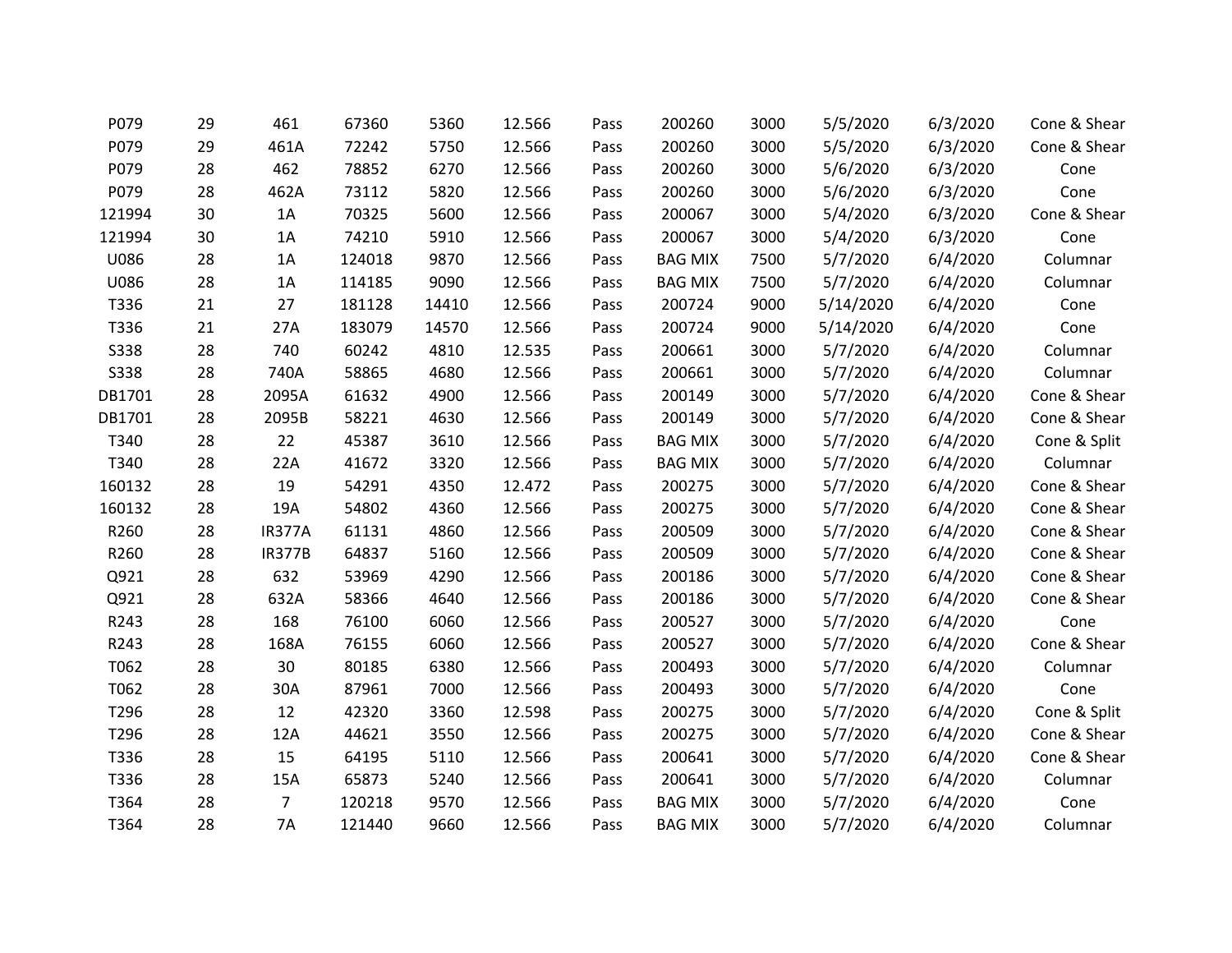| T925        | 28 | 3      | 67139  | 5340 | 12.566 | Pass | 200199 | 3000 | 5/7/2020 | 6/4/2020 | Columnar     |
|-------------|----|--------|--------|------|--------|------|--------|------|----------|----------|--------------|
| T925        | 28 | 3A     | 72733  | 5790 | 12.566 | Pass | 200199 | 3000 | 5/7/2020 | 6/4/2020 | Cone & Shear |
| DB1601      | 28 | 148    | 78617  | 6260 | 12.566 | Pass | 200782 | 4000 | 5/7/2020 | 6/4/2020 | Shear        |
| DB1601      | 28 | 148A   | 79110  | 6300 | 12.566 | Pass | 200782 | 4000 | 5/7/2020 | 6/4/2020 | Cone & Shear |
| DB1601      | 28 | 148AR  | 72925  | 5800 | 12.566 | Pass | 200782 | 4000 | 5/7/2020 | 6/4/2020 | Cone & Shear |
| DB1601      | 28 | 148AR1 | 75515  | 6010 | 12.566 | Pass | 200782 | 4000 | 5/7/2020 | 6/4/2020 | Cone & Shear |
| DB1601      | 28 | 149    | 96494  | 7680 | 12.566 | Pass | 200782 | 4000 | 5/7/2020 | 6/4/2020 | Cone & Shear |
| DB1601      | 28 | 149A   | 96118  | 7650 | 12.566 | Pass | 200782 | 4000 | 5/7/2020 | 6/4/2020 | Cone & Shear |
| DB1601      | 28 | 150    | 85340  | 6790 | 12.566 | Pass | 200782 | 4000 | 5/7/2020 | 6/4/2020 | Cone & Shear |
| DB1601      | 28 | 150A   | 86409  | 6880 | 12.566 | Pass | 200782 | 4000 | 5/7/2020 | 6/4/2020 | Cone & Shear |
| DB1601      | 28 | 151    | 86579  | 6890 | 12.566 | Pass | 200782 | 4000 | 5/7/2020 | 6/4/2020 | Cone & Shear |
| DB1601      | 28 | 151A   | 83591  | 6650 | 12.566 | Pass | 200782 | 4000 | 5/7/2020 | 6/4/2020 | Cone & Shear |
| DB1601      | 28 | 152    | 108273 | 8620 | 12.566 | Pass | 200782 | 4000 | 5/7/2020 | 6/4/2020 | Cone & Split |
| DB1601      | 28 | 152A   | 110124 | 8760 | 12.566 | Pass | 200782 | 4000 | 5/7/2020 | 6/4/2020 | Cone         |
| DB1601      | 28 | 153    | 94177  | 7490 | 12.566 | Pass | 200782 | 4000 | 5/7/2020 | 6/4/2020 | Cone         |
| DB1601      | 28 | 153A   | 98138  | 7810 | 12.566 | Pass | 200782 | 4000 | 5/7/2020 | 6/4/2020 | Cone & Split |
| DB1601      | 28 | 154    | 83971  | 6680 | 12.566 | Pass | 200782 | 4000 | 5/7/2020 | 6/4/2020 | Cone & Shear |
| DB1601      | 28 | 154A   | 83866  | 6670 | 12.566 | Pass | 200782 | 4000 | 5/7/2020 | 6/4/2020 | Cone         |
| DB1601      | 28 | 155    | 75488  | 6010 | 12.566 | Pass | 200341 | 4000 | 5/7/2020 | 6/4/2020 | Cone & Shear |
| DB1601      | 28 | 155A   | 75988  | 6050 | 12.566 | Pass | 200341 | 4000 | 5/7/2020 | 6/4/2020 | Cone & Shear |
| R295        | 28 | 126    | 66074  | 5260 | 12.566 | Pass | 200204 | 3000 | 5/7/2020 | 6/4/2020 | Cone & Shear |
| R295        | 28 | 126A   | 62575  | 4980 | 12.566 | Pass | 200204 | 3000 | 5/7/2020 | 6/4/2020 | Cone & Shear |
| S258        | 28 | 28     | 81699  | 6500 | 12.566 | Pass | 200210 | 3000 | 5/7/2020 | 6/4/2020 | Cone & Shear |
| <b>S258</b> | 28 | 28A    | 93785  | 7460 | 12.566 | Pass | 200210 | 3000 | 5/7/2020 | 6/4/2020 | Cone         |
| T013        | 28 | 13A    | 70221  | 5590 | 12.566 | Pass | 200773 | 3000 | 5/7/2020 | 6/4/2020 | Cone & Shear |
| T013        | 28 | 13A    | 69793  | 5550 | 12.566 | Pass | 200773 | 3000 | 5/7/2020 | 6/4/2020 | Columnar     |
| T014        | 28 | 34A    | 83826  | 6670 | 12.566 | Pass | 200816 | 4500 | 5/7/2020 | 6/4/2020 | Cone & Shear |
| T014        | 28 | 34A    | 82512  | 6570 | 12.566 | Pass | 200816 | 4500 | 5/7/2020 | 6/4/2020 | Cone & Shear |
| T014        | 28 | 35A    | 84651  | 6740 | 12.566 | Pass | 200816 | 4500 | 5/7/2020 | 6/4/2020 | Columnar     |
| T014        | 28 | 35A    | 87843  | 6990 | 12.566 | Pass | 200816 | 4500 | 5/7/2020 | 6/4/2020 | Cone & Shear |
| T350        | 28 | 23A    | 54370  | 4330 | 12.566 | Pass | 200320 | 3000 | 5/7/2020 | 6/4/2020 | Cone & Shear |
| T350        | 28 | 23A    | 51953  | 4130 | 12.566 | Pass | 200320 | 3000 | 5/7/2020 | 6/4/2020 | Cone & Shear |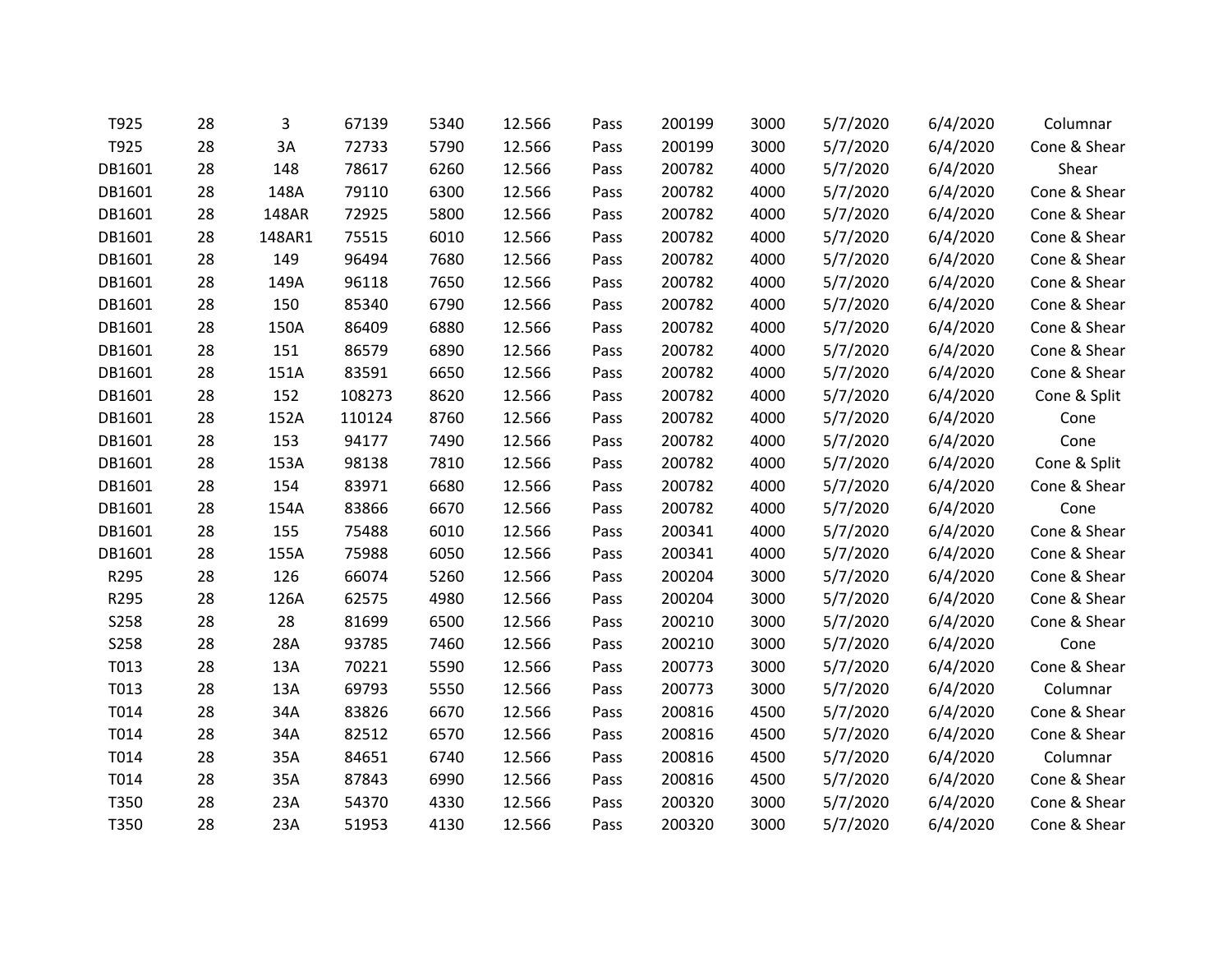| DB1801 | 28 | 44ARK | 166439 | 13240  | 12.566 | Pass | 200734 | 10000 | 5/7/2020  | 6/4/2020 | Cone         |
|--------|----|-------|--------|--------|--------|------|--------|-------|-----------|----------|--------------|
| DB1801 | 28 | 44ARK | 161904 | 12880  | 12.566 | Pass | 200734 | 10000 | 5/7/2020  | 6/4/2020 | Cone         |
| 121515 | 28 | 26    | 83703  | 6660   | 12.566 | Pass | 200063 | 3000  | 5/7/2020  | 6/4/2020 | Cone         |
| 121515 | 28 | 26A   | 77049  | 6130   | 12.566 | Pass | 200063 | 3000  | 5/7/2020  | 6/4/2020 | Cone & Shear |
| P230   | 28 | 1781  | 103245 | 3710   | 27.805 | Pass | 200160 | 3000  | 5/7/2020  | 6/4/2020 | Cone & Shear |
| P230   | 28 | 1781A | 105028 | 3710   | 28.274 | Pass | 200160 | 3000  | 5/7/2020  | 6/4/2020 | Cone & Shear |
| S202   | 28 | 168   | 54550  | 4330   | 12.592 | Pass | 200753 | 4000  | 5/7/2020  | 6/4/2020 | Cone & Shear |
| S202   | 28 | 168A  | 55795  | 4440   | 12.566 | Pass | 200753 | 4000  | 5/7/2020  | 6/4/2020 | Columnar     |
| S202   | 28 | 169   | 54243  | 4320   | 12.566 | Pass | 200753 | 4000  | 5/7/2020  | 6/4/2020 | Columnar     |
| S202   | 28 | 169A  | 49759  | < 3960 | 12.566 | Fail | 200753 | 4000  | 5/7/2020  | 6/4/2020 | Cone & Shear |
| DB1801 | 28 | 120   | 73603  | 5860   | 12.566 | Pass | 200677 | 3000  | 5/7/2020  | 6/4/2020 | Cone & Shear |
| DB1801 | 28 | 120A  | 66588  | 5300   | 12.566 | Pass | 200677 | 3000  | 5/7/2020  | 6/4/2020 | Cone & Shear |
| DB1801 | 28 | 121   | 79350  | 6310   | 12.566 | Pass | 200677 | 4000  | 5/7/2020  | 6/4/2020 | Columnar     |
| DB1801 | 28 | 121A  | 77154  | 6140   | 12.566 | Pass | 200677 | 4000  | 5/7/2020  | 6/4/2020 | Cone & Shear |
| DB1801 | 28 | 122   | 94315  | 7510   | 12.566 | Pass | 200392 | 3000  | 5/7/2020  | 6/4/2020 | Cone & Shear |
| DB1801 | 28 | 122A  | 92033  | 7320   | 12.566 | Pass | 200392 | 3000  | 5/7/2020  | 6/4/2020 | Cone & Shear |
| 123119 | 28 | 5     | 33658  | < 2680 | 12.566 | Fail | 200452 | 3000  | 5/7/2020  | 6/4/2020 | Cone & Shear |
| 123119 | 28 | 5A    | 54796  | 4360   | 12.566 | Pass | 200452 | 3000  | 5/7/2020  | 6/4/2020 | Cone & Shear |
| S272   | 28 | 29    | 85448  | 6800   | 12.566 | Pass | 200768 | 3000  | 5/7/2020  | 6/4/2020 | Cone & Shear |
| S272   | 28 | 29A   | 86398  | 6880   | 12.566 | Pass | 200768 | 3000  | 5/7/2020  | 6/4/2020 | Cone         |
| T387   | 28 | 1A    | 85800  | 6880   | 12.472 | Pass | 200828 | 4000  | 5/7/2020  | 6/4/2020 | Cone         |
| T387   | 28 | 1A    | 89230  | 7100   | 12.566 | Pass | 200828 | 4000  | 5/7/2020  | 6/4/2020 | Cone & Shear |
| T336   | 28 | 16    | 206944 | 16470  | 12.566 | Pass | 200724 | 9000  | 5/7/2020  | 6/4/2020 | Cone         |
| T336   | 28 | 16A   | 193503 | 15400  | 12.566 | Pass | 200724 | 9000  | 5/7/2020  | 6/4/2020 | Cone         |
| T336   | 28 | 17    | 204766 | 16290  | 12.566 | Pass | 200724 | 9000  | 5/7/2020  | 6/4/2020 | Cone         |
| T336   | 28 | 17A   | 202142 | 16090  | 12.566 | Pass | 200724 | 9000  | 5/7/2020  | 6/4/2020 | Cone         |
| T336   | 28 | 18    | 186747 | 14860  | 12.566 | Pass | 200724 | 9000  | 5/7/2020  | 6/4/2020 | Cone         |
| T336   | 28 | 18A   | 195932 | 15590  | 12.566 | Pass | 200724 | 9000  | 5/7/2020  | 6/4/2020 | Cone         |
| T336   | 23 | 19    | 202033 | 16080  | 12.566 | Pass | 200724 | 9000  | 5/12/2020 | 6/4/2020 | Cone         |
| T336   | 23 | 19A   | 204946 | 16310  | 12.566 | Pass | 200724 | 9000  | 5/12/2020 | 6/4/2020 | Cone         |
| T336   | 23 | 20    | 193744 | 15420  | 12.566 | Pass | 200724 | 9000  | 5/12/2020 | 6/4/2020 | Cone         |
| T336   | 23 | 20A   | 197452 | 15710  | 12.566 | Pass | 200724 | 9000  | 5/12/2020 | 6/4/2020 | Cone         |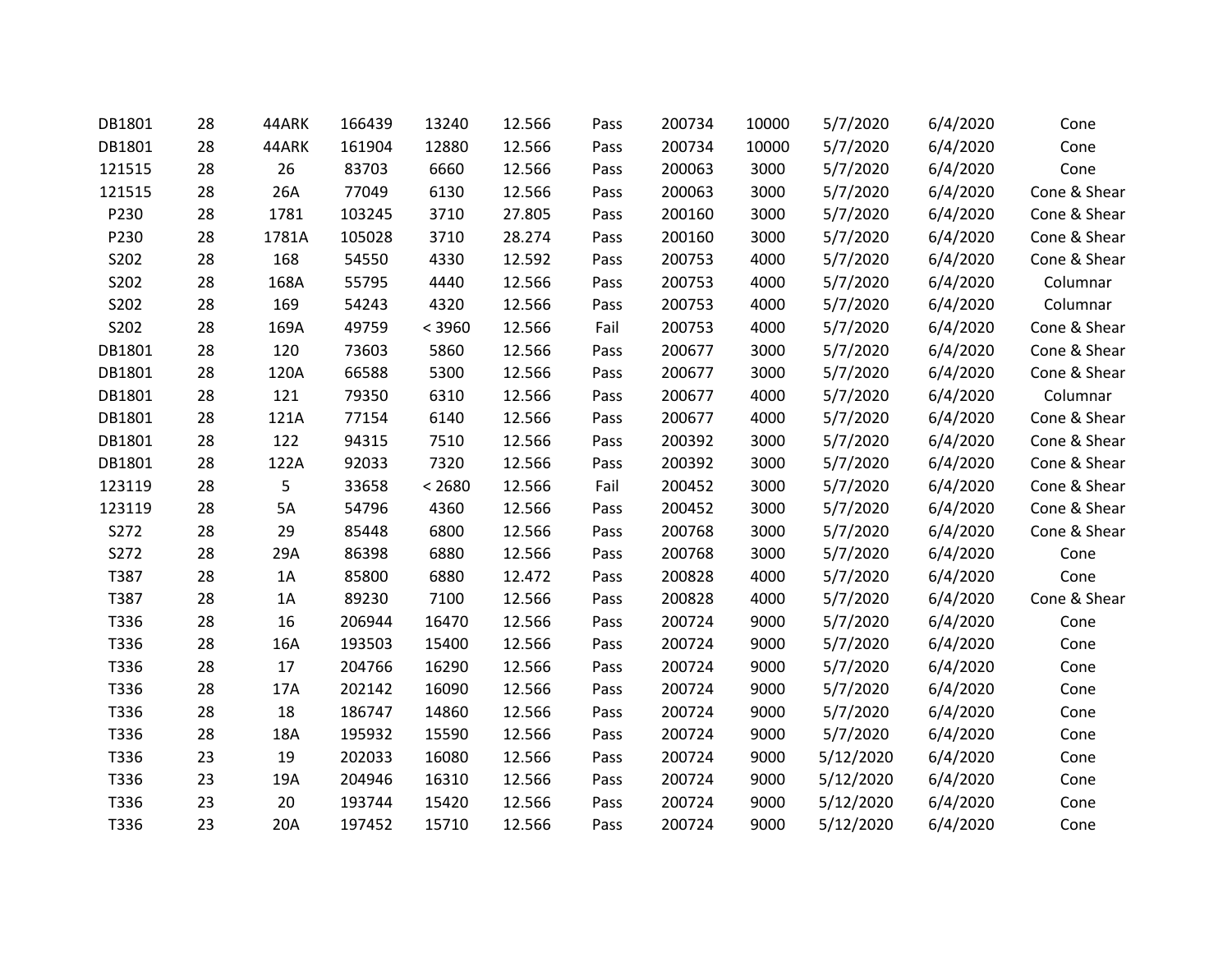| T336   | 23             | 21   | 181429 | 14440  | 12.566 | Pass | 200724 | 9000 | 5/12/2020 | 6/4/2020 | Cone         |
|--------|----------------|------|--------|--------|--------|------|--------|------|-----------|----------|--------------|
| T336   | 23             | 21A  | 175986 | 14000  | 12.566 | Pass | 200724 | 9000 | 5/12/2020 | 6/4/2020 | Cone         |
| T336   | 22             | 22   | 186026 | 14800  | 12.566 | Pass | 200724 | 9000 | 5/13/2020 | 6/4/2020 | Cone         |
| T336   | 22             | 22A  | 196102 | 15610  | 12.566 | Pass | 200724 | 9000 | 5/13/2020 | 6/4/2020 | Cone         |
| T336   | 22             | 24   | 194828 | 15500  | 12.566 | Pass | 200724 | 9000 | 5/13/2020 | 6/4/2020 | Cone         |
| T336   | 22             | 24A  | 198953 | 15830  | 12.566 | Pass | 200724 | 9000 | 5/13/2020 | 6/4/2020 | Cone         |
| T336   | 21             | 25   | 203788 | 16220  | 12.566 | Pass | 200724 | 9000 | 5/14/2020 | 6/4/2020 | Cone         |
| T336   | 21             | 25A  | 207366 | 16500  | 12.566 | Pass | 200724 | 9000 | 5/14/2020 | 6/4/2020 | Cone         |
| T336   | 21             | 26   | 204377 | 16260  | 12.566 | Pass | 200724 | 9000 | 5/14/2020 | 6/4/2020 | Cone         |
| T336   | 21             | 26A  | 206354 | 16420  | 12.566 | Pass | 200724 | 9000 | 5/14/2020 | 6/4/2020 | Cone         |
| R279   | 9              | 194C | 35089  | < 2790 | 12.566 | Fail | 200406 | 3000 | 5/26/2020 | 6/4/2020 | Cone & Shear |
| R279   | 9              | 194C | 34673  | < 2760 | 12.566 | Fail | 200406 | 3000 | 5/26/2020 | 6/4/2020 | Cone & Shear |
| R273   | $\overline{7}$ | 165C | 49083  | 3910   | 12.566 | Pass | 200865 | 3000 | 5/28/2020 | 6/4/2020 | Cone & Shear |
| T336   | 16             | 28   | 189626 | 15090  | 12.566 | Pass | 200724 | 9000 | 5/19/2020 | 6/4/2020 | Cone         |
| T336   | 16             | 28A  | 189490 | 15080  | 12.566 | Pass | 200724 | 9000 | 5/19/2020 | 6/4/2020 | Cone         |
| T336   | 16             | 29   | 199524 | 15880  | 12.566 | Pass | 200724 | 9000 | 5/19/2020 | 6/4/2020 | Cone         |
| T336   | 16             | 29A  | 185944 | 14800  | 12.566 | Pass | 200724 | 9000 | 5/19/2020 | 6/4/2020 | Cone         |
| T336   | 16             | 30   | 181998 | 14480  | 12.566 | Pass | 200724 | 9000 | 5/19/2020 | 6/4/2020 | Cone         |
| T336   | 16             | 30A  | 188702 | 15020  | 12.566 | Pass | 200724 | 9000 | 5/19/2020 | 6/4/2020 | Cone         |
| T336   | 15             | 31   | 205670 | 16370  | 12.566 | Pass | 200724 | 9000 | 5/20/2020 | 6/4/2020 | Cone & Shear |
| T336   | 15             | 31A  | 198128 | 15770  | 12.566 | Pass | 200724 | 9000 | 5/20/2020 | 6/4/2020 | Cone & Shear |
| T336   | 28             | 32   | 187168 | 14890  | 12.566 | Pass | 200724 | 9000 | 5/20/2020 | 6/4/2020 | Cone & Shear |
| T336   | 28             | 32A  | 186987 | 14880  | 12.566 | Pass | 200724 | 9000 | 5/20/2020 | 6/4/2020 | Cone         |
| T336   | 28             | 33   | 182737 | 14540  | 12.566 | Pass | 200724 | 9000 | 5/20/2020 | 6/4/2020 | Cone         |
| T336   | 28             | 33A  | 188906 | 15030  | 12.566 | Pass | 200724 | 9000 | 5/20/2020 | 6/4/2020 | Cone         |
| T336   | 28             | 34   | 178207 | 14180  | 12.566 | Pass | 200724 | 9000 | 5/21/2020 | 6/4/2020 | Cone         |
| T336   | 28             | 34A  | 193146 | 15370  | 12.566 | Pass | 200724 | 9000 | 5/21/2020 | 6/4/2020 | Cone         |
| T336   | 28             | 35   | 189559 | 15080  | 12.566 | Pass | 200724 | 9000 | 5/21/2020 | 6/4/2020 | Cone         |
| T336   | 28             | 35A  | 185760 | 14780  | 12.566 | Pass | 200724 | 9000 | 5/21/2020 | 6/4/2020 | Cone         |
| T336   | 28             | 36   | 183871 | 14630  | 12.566 | Pass | 200724 | 9000 | 5/21/2020 | 6/4/2020 | Cone         |
| T336   | 28             | 36A  | 178609 | 14210  | 12.566 | Pass | 200724 | 9000 | 5/21/2020 | 6/4/2020 | Columnar     |
| 121994 | 28             | 2A   | 68445  | 5450   | 12.566 | Pass | 200067 | 3000 | 5/7/2020  | 6/4/2020 | Cone & Shear |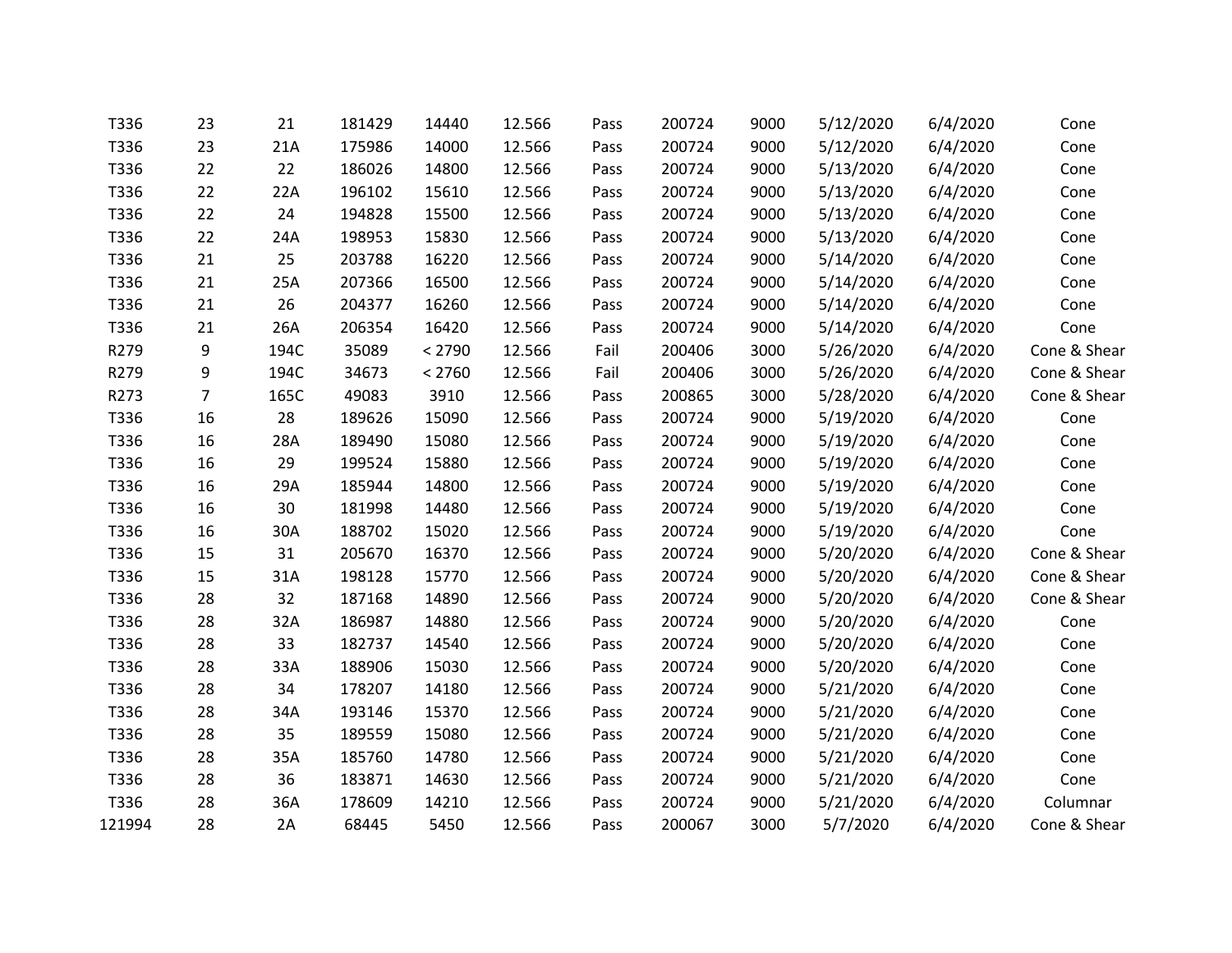| 121994      | 28             | 2A    | 72263  | 5750   | 12.566 | Pass | 200067         | 3000 | 5/7/2020  | 6/4/2020 | Shear        |
|-------------|----------------|-------|--------|--------|--------|------|----------------|------|-----------|----------|--------------|
| Q029        | 28             | 497A  | 62209  | 4890   | 12.724 | Pass | 200285         | 4000 | 5/7/2020  | 6/4/2020 | Columnar     |
| Q029        | 28             | 497A  | 62227  | 4950   | 12.566 | Pass | 200285         | 4000 | 5/7/2020  | 6/4/2020 | Cone         |
| Q029        | 28             | 498A  | 72374  | 5760   | 12.566 | Pass | 200285         | 4000 | 5/7/2020  | 6/4/2020 | Cone & Shear |
| Q029        | 28             | 498A  | 75150  | 5980   | 12.566 | Pass | 200285         | 4000 | 5/7/2020  | 6/4/2020 | Cone & Shear |
| T336        | 22             | 23    | 205796 | 16380  | 12.566 | Pass | 200724         | 9000 | 5/13/2020 | 6/4/2020 | Cone         |
| T336        | 22             | 23A   | 193032 | 15360  | 12.566 | Pass | 200724         | 9000 | 5/13/2020 | 6/4/2020 | Cone         |
| <b>S338</b> | 15             | 748B  | 70132  | 5580   | 12.566 | Pass | 200661         | 3000 | 5/20/2020 | 6/4/2020 | Shear        |
| <b>S338</b> | 15             | 748C  | 72349  | 5760   | 12.566 | Pass | 200661         | 3000 | 5/20/2020 | 6/4/2020 | Shear        |
| <b>S338</b> | $\overline{2}$ | 751D  | 35785  | < 2850 | 12.566 | Fail | 200661         | 3000 | 6/2/2020  | 6/4/2020 | Cone         |
| <b>S338</b> | $\overline{2}$ | 751E  | 38580  | 3070   | 12.566 | Pass | 200661         | 3000 | 6/2/2020  | 6/4/2020 | Cone         |
| T284        | 18HR           | 8B    | 75056  | 5970   | 12.566 | Pass | 200846         | 4000 | 6/3/2020  | 6/4/2020 | Cone & Shear |
| T284        | 18HR           | 8C    | 70851  | 5640   | 12.566 | Pass | 200846         | 4000 | 6/3/2020  | 6/4/2020 | Cone & Shear |
| R243        | 28             | 169   | 81400  | 6480   | 12.566 | Pass | 200527         | 3000 | 5/8/2020  | 6/5/2020 | Cone         |
| R243        | 28             | 169A  | 83247  | 6620   | 12.566 | Pass | 200527         | 3000 | 5/8/2020  | 6/5/2020 | Cone & Shear |
| T073        | 28             | 19    | 56229  | 4430   | 12.692 | Pass | 200515         | 3000 | 5/8/2020  | 6/5/2020 | Cone & Shear |
| T073        | 28             | 19A   | 66277  | 5220   | 12.692 | Pass | 200515         | 3000 | 5/8/2020  | 6/5/2020 | Columnar     |
| T336        | 28             | 16    | 70891  | 5640   | 12.566 | Pass | 200641         | 3000 | 5/8/2020  | 6/5/2020 | Cone & Shear |
| T336        | 28             | 16A   | 73641  | 5860   | 12.566 | Pass | 200641         | 3000 | 5/8/2020  | 6/5/2020 | Columnar     |
| 106077      | 28             | 38A   | 99282  | 7900   | 12.566 | Pass | 200286         | 3000 | 5/8/2020  | 6/5/2020 | Cone         |
| 106077      | 28             | 38A   | 95812  | 7620   | 12.566 | Pass | 200286         | 3000 | 5/8/2020  | 6/5/2020 | Columnar     |
| T238        | 28             | 10    | 98034  | 7800   | 12.566 | Pass | 200711         | 3500 | 5/8/2020  | 6/5/2020 | Cone         |
| T238        | 28             | 10A   | 102698 | 8170   | 12.566 | Pass | 200711         | 3500 | 5/8/2020  | 6/5/2020 | Cone         |
| T079        | 28             | 108A  | 86316  | 6870   | 12.566 | Pass | 200065         | 4000 | 5/8/2020  | 6/5/2020 | Cone         |
| T079        | 28             | 108A  | 83881  | 6680   | 12.566 | Pass | 200065         | 4000 | 5/8/2020  | 6/5/2020 | Cone & Shear |
| DB1801      | 28             | 123   | 109544 | 8720   | 12.566 | Pass | 200575         | 4000 | 5/8/2020  | 6/5/2020 | Cone         |
| DB1801      | 28             | 123A  | 106603 | 8480   | 12.566 | Pass | 200575         | 4000 | 5/8/2020  | 6/5/2020 | Cone & Shear |
| S272        | 28             | 30    | 86913  | 6990   | 12.441 | Pass | 200768         | 3000 | 5/8/2020  | 6/5/2020 | Cone         |
| S272        | 28             | 30A   | 93021  | 7480   | 12.441 | Pass | 200768         | 3000 | 5/8/2020  | 6/5/2020 | Cone & Shear |
| T398        | 29             | 8     | 105092 | 8360   | 12.566 | Pass | <b>BAG MIX</b> | 3500 | 5/7/2020  | 6/5/2020 | Cone & Shear |
| T398        | 29             | 8A    | 105590 | 8400   | 12.566 | Pass | <b>BAG MIX</b> | 3500 | 5/7/2020  | 6/5/2020 | Columnar     |
| DB1701      | 28             | 1374A | 80306  | 6420   | 12.504 | Pass | 200149         | 3000 | 5/8/2020  | 6/5/2020 | Cone & Shear |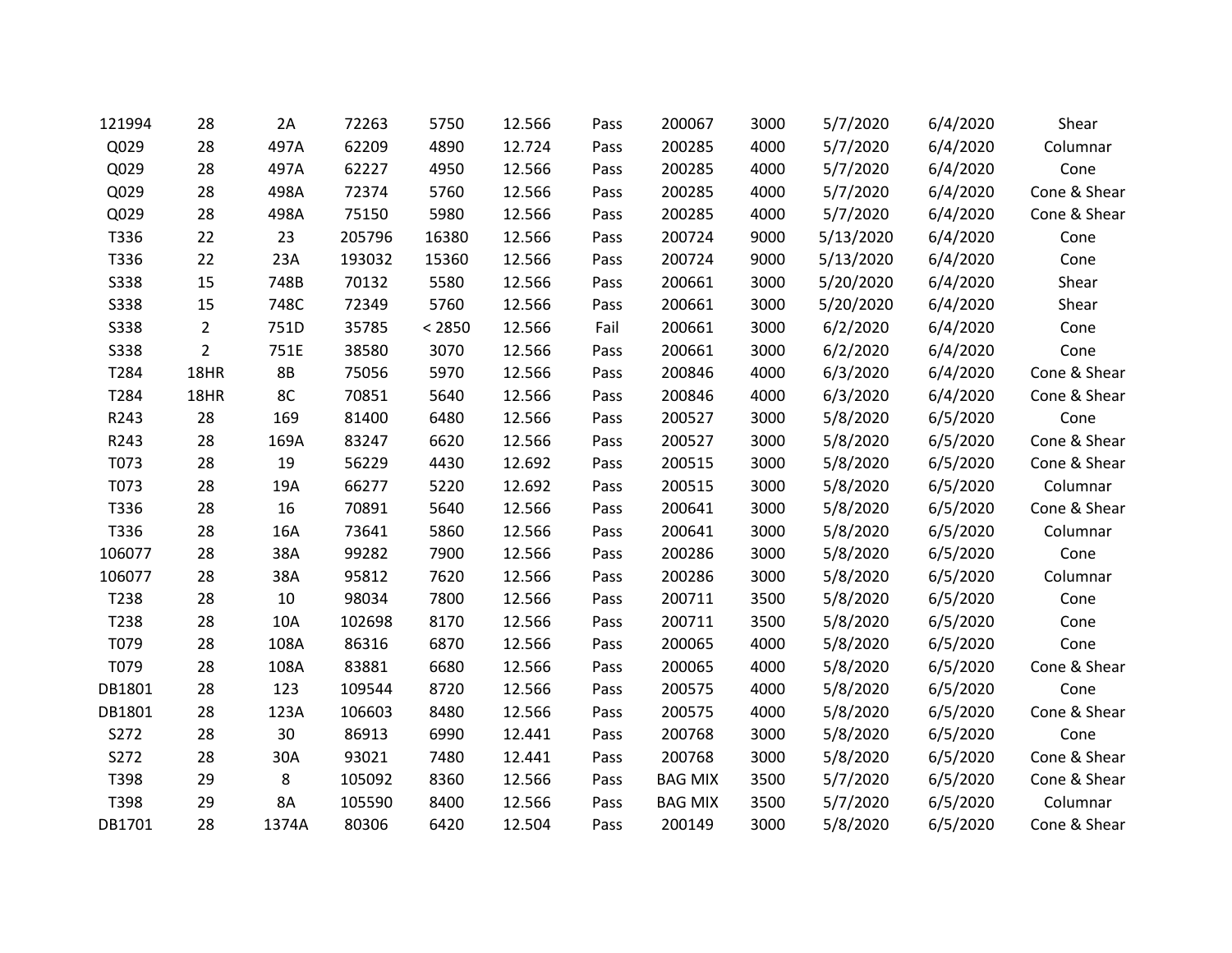| DB1701     | 28             | 1374B        | 114468 | 9110  | 12.566 | Pass        | 200149 | 3000     | 5/8/2020                                                                                        | 6/5/2020  | Cone                    |
|------------|----------------|--------------|--------|-------|--------|-------------|--------|----------|-------------------------------------------------------------------------------------------------|-----------|-------------------------|
| R279       | 14             | 193B         | 55092  | 4380  | 12.566 | Pass        | 200406 | 3000     | 5/22/2020                                                                                       | 6/5/2020  | Cone & Shear            |
| R279       | 14             | 193B         | 56604  | 4500  | 12.566 | Pass        | 200406 | 3000     | 5/22/2020                                                                                       | 6/5/2020  | Columnar                |
| T360       | $\overline{7}$ | $\mathbf{1}$ | 63772  | 5070  | 12.566 | Pass        | 200851 | 4000     | 5/29/2020                                                                                       | 6/5/2020  | Cone & Shear            |
| T360       | $\overline{7}$ | 1A           | 60482  | 4810  | 12.566 | Pass        | 200851 | 4000     | 5/29/2020                                                                                       | 6/5/2020  | Cone & Shear            |
|            |                |              |        |       |        |             |        |          | The Following Cylinders Not Were Broken At The HQ Lab But Rather A Regional Lab Due To Covid-19 |           |                         |
| Contract   | Age            | Cylinder     | LBF    | PSI   | Area   | P/F         | Design | Required | Made                                                                                            | Tested    | Fracture                |
| <b>CPI</b> | 28             | 34D          | 77647  | 6180  | 12.57  | <b>PASS</b> | 200370 | 5000     | 5/1/2020                                                                                        | 5/29/2020 | CONE & SPLIT            |
| <b>CPI</b> | 28             | 34D          | 75762  | 6030  | 12.57  | <b>PASS</b> | 200370 | 5000     | 5/1/2020                                                                                        | 5/29/2020 | <b>SHEAR</b>            |
| <b>CPI</b> | 28             | 34L          | 72196  | 5740  | 12.57  | <b>PASS</b> | 200370 | 5000     | 5/1/2020                                                                                        | 5/29/2020 | CONE                    |
| <b>CPI</b> | 28             | 34L          | 72489  | 5770  | 12.57  | <b>PASS</b> | 200370 | 5000     | 5/1/2020                                                                                        | 5/29/2020 | <b>CONE &amp; SPLIT</b> |
| <b>CPI</b> | 28             | 25L          | 84286  | 6710  | 12.57  | <b>PASS</b> | 200370 | 6500     | 5/1/2020                                                                                        | 5/29/2020 | CONE                    |
| <b>CPI</b> | 28             | 25L          | 91790  | 7300  | 12.57  | <b>PASS</b> | 200370 | 6500     | 5/1/2020                                                                                        | 5/29/2020 | <b>CONE &amp; SPLIT</b> |
| <b>CPI</b> | 28             | 33L          | 100191 | 7973  | 12.57  | <b>PASS</b> | 200370 | 5000     | 4/30/2020                                                                                       | 5/28/2020 |                         |
| <b>CPI</b> | 28             | 33L          | 98003  | 7799  | 12.57  | <b>PASS</b> | 200370 | 5000     | 4/30/2020                                                                                       | 5/28/2020 |                         |
| <b>CPI</b> | 28             | 33D          | 130915 | 10448 | 12.53  | <b>PASS</b> | 200370 | 5000     | 4/30/2020                                                                                       | 5/28/2020 |                         |
| <b>CPI</b> | 28             | 33D          | 138200 | 10998 | 12.57  | <b>PASS</b> | 200370 | 5000     | 4/30/2020                                                                                       | 5/28/2020 |                         |
| <b>CPI</b> | 28             | 24L          | 131720 | 10482 | 12.57  | <b>PASS</b> | 200372 | 9000     | 4/30/2020                                                                                       | 5/28/2020 |                         |
| <b>CPI</b> | 28             | 24L          | 132917 | 10577 | 12.57  | <b>PASS</b> | 200372 | 9000     | 4/30/2020                                                                                       | 5/28/2020 |                         |
| T016       | 28             | 101          | 73401  | 5841  | 12.57  | <b>PASS</b> | 200297 | 3000     | 4/28/2020                                                                                       | 5/28/2020 |                         |
| T016       | 28             | 101A         | 70836  | 5637  | 12.57  | <b>PASS</b> | 200297 | 3000     | 4/28/2020                                                                                       | 5/28/2020 |                         |
| T016       | $\overline{7}$ | 104B         | 65123  | 5182  | 12.57  | <b>PASS</b> | 200297 | 3000     | 5/14/2020                                                                                       | 5/21/2020 |                         |
| T016       | $\overline{7}$ | 104C         | 64413  | 5126  | 12.57  | <b>PASS</b> | 200297 | 3000     | 5/14/2020                                                                                       | 5/21/2020 |                         |
| T016       | 8              | 105B         | 75265  | 6989  | 12.57  | <b>PASS</b> | 200297 | 3000     | 5/15/2020                                                                                       | 5/22/2020 |                         |
| T016       | 8              | 105C         | 70342  | 5598  | 12.57  | <b>PASS</b> | 200297 | 3000     | 5/15/2020                                                                                       | 5/22/2020 |                         |
| Q031       | $\overline{7}$ | 512B         | 56499  | 4496  | 12.57  | <b>PASS</b> | 200297 | 3000     | 5/21/2020                                                                                       | 5/28/2020 |                         |
| Q031       | 7              | 512C         | 52699  | 4194  | 12.57  | <b>PASS</b> | 200297 | 3000     | 5/21/2020                                                                                       | 5/28/2020 |                         |
| Q031       | 28             | 511          | 123342 | 4362  | 12.57  | <b>PASS</b> | 200299 | 3000     | 5/1/2020                                                                                        | 5/29/2020 |                         |
| Q031       | 28             | 511A         | 138565 | 4801  | 12.57  | <b>PASS</b> | 200299 | 3000     | 5/1/2020                                                                                        | 5/29/2020 |                         |
| T355       | 28             | $\mathbf{1}$ | 78860  | 6280  | 12.57  | <b>PASS</b> | 200584 | 3000     | 5/1/2020                                                                                        | 5/29/2020 |                         |
| T355       | 28             | 1A           | 82767  | 6590  | 12.57  | <b>PASS</b> | 200584 | 3000     | 5/1/2020                                                                                        | 5/29/2020 |                         |
| T393       | 28             | 13           | 90571  | 7208  | 12.57  | <b>PASS</b> | 200298 | 3000     | 5/1/2020                                                                                        | 5/29/2020 |                         |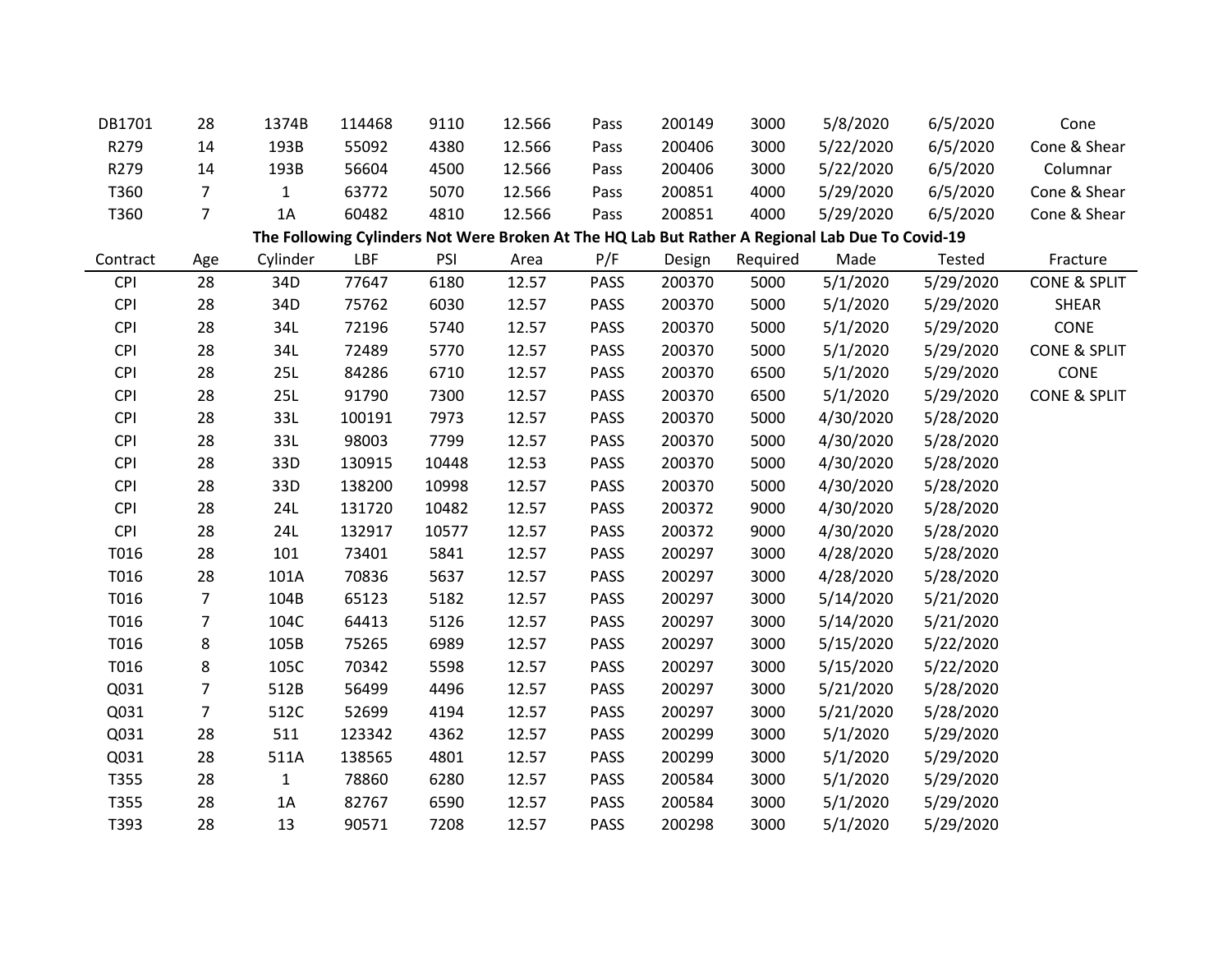| T393       | 28           | 13A            | 86882  | 6914  | 12.57 | PASS        | 200298         | 3000  | 5/1/2020  | 5/29/2020 |                         |
|------------|--------------|----------------|--------|-------|-------|-------------|----------------|-------|-----------|-----------|-------------------------|
| R272       | 28           | D245           | 74043  | 5890  | 12.57 | <b>PASS</b> | 200561         | 3000  | 5/1/2020  | 5/29/2020 |                         |
| R272       | 28           | D245A          | 75475  | 6030  | 12.57 | <b>PASS</b> | 200561         | 3000  | 5/1/2020  | 5/29/2020 |                         |
| U124       | $\mathbf{1}$ | 7              | 89530  | 3167  | 28.27 | <b>PASS</b> | 200801         | 3000  | 6/2/2020  | 6/3/2020  |                         |
| U124       | $\mathbf{1}$ | 7A             | 100990 | 3572  | 28.27 | PASS        | 200801         | 3000  | 6/2/2020  | 6/3/2020  |                         |
| T379       | 18HR         | 3B             | 37700  | 3500  | 12.57 | <b>PASS</b> | 200657         | 3500  | 5/30/2020 | 5/31/2020 |                         |
| T379       | 18HR         | 3C             | 39700  | 3500  | 12.57 | PASS        | 200657         | 3500  | 5/30/2020 | 5/31/2020 |                         |
| <b>CPI</b> | 28           | 17D            | 144493 | 11500 | 12.57 | PASS        | 200372         | 10100 | 5/2/2020  | 6/1/2020  | <b>CONE</b>             |
| <b>CPI</b> | 28           | 17D            | 146786 | 11680 | 12.57 | PASS        | 200372         | 10100 | 5/2/2020  | 6/1/2020  | COLUMNAR                |
| <b>CPI</b> | 28           | 35D            | 86151  | 6860  | 12.57 | PASS        | 200370         | 5000  | 5/4/2020  | 6/1/2020  | <b>CONE &amp; SPLIT</b> |
| <b>CPI</b> | 28           | 35D            | 91216  | 7260  | 12.57 | <b>PASS</b> | 200370         | 5000  | 5/4/2020  | 6/1/2020  | CONE                    |
| <b>CPI</b> | 28           | 35L            | 77035  | 6130  | 12.57 | <b>PASS</b> | 200370         | 5000  | 5/4/2020  | 6/1/2020  | <b>CONE &amp; SHEAR</b> |
| <b>CPI</b> | 28           | 35L            | 80250  | 6390  | 12.57 | PASS        | 200370         | 5000  | 5/4/2020  | 6/1/2020  | <b>CONE &amp; SPLIT</b> |
| <b>CPI</b> | 28           | 26M            | 114357 | 9100  | 12.57 | PASS        | 200370         | 5000  | 5/4/2020  | 6/1/2020  | CONE                    |
| <b>CPI</b> | 28           | 26M            | 111470 | 8870  | 12.57 | <b>PASS</b> | 200370         | 5000  | 5/4/2020  | 6/1/2020  | <b>CONE &amp; SHEAR</b> |
| T016       | 28           | 102            | 89399  | 7110  | 12.57 | <b>PASS</b> | 200297         | 3000  | 5/4/2020  | 6/1/2020  |                         |
| T016       | 28           | 102A           | 90387  | 7190  | 12.57 | <b>PASS</b> | 200297         | 3000  | 5/4/2020  | 6/1/2020  |                         |
| T379       | 28           | $\mathbf{1}$   | 62301  | 4960  | 12.57 | <b>PASS</b> | 200657         | 3500  | 5/2/2020  | 6/1/2020  | <b>CONE &amp; SPLIT</b> |
| T379       | 28           | 1A             | 63079  | 5020  | 12.57 | PASS        | 200657         | 3500  | 5/2/2020  | 6/1/2020  | <b>CONE</b>             |
| T355       | 28           | $\overline{2}$ | 73560  | 6040  | 12.57 | <b>PASS</b> | 200584         | 3000  | 5/2/2020  | 6/1/2020  | <b>CONE</b>             |
| T355       | 28           | 2A             | 77279  | 6150  | 12.57 | <b>PASS</b> | 200584         | 3000  | 5/2/2020  | 6/1/2020  | <b>CONE &amp; SPLIT</b> |
| <b>CPI</b> | 28           | 17L            | 129539 | 10310 | 12.57 | <b>PASS</b> | 200372         | 10100 | 5/2/2020  | 6/2/2020  |                         |
| <b>CPI</b> | 28           | 17L            | 129591 | 10310 | 12.57 | <b>PASS</b> | 200372         | 10100 | 5/2/2020  | 6/2/2020  |                         |
| <b>CPI</b> | 28           | 27D            | 103742 | 8260  | 12.57 | <b>PASS</b> | 200370         | 6500  | 5/5/2020  | 6/2/2020  | <b>CONE</b>             |
| <b>CPI</b> | 28           | 27D            | 111161 | 8850  | 12.57 | PASS        | 200370         | 6500  | 5/5/2020  | 6/2/2020  | <b>CONE &amp; SPLIT</b> |
| T192       | 28           | $\overline{4}$ | 71770  | 5710  | 12.57 | <b>PASS</b> | <b>BAG MIX</b> | 3000  | 5/5/2020  | 6/2/2020  | CONE                    |
| T192       | 28           | 4A             | 75095  | 5980  | 12.57 | <b>PASS</b> | <b>BAG MIX</b> | 3000  | 5/5/2020  | 6/2/2020  | COLUMNAR                |
| T399       | 28           | 10             | 91017  | 7280  | 12.57 | <b>PASS</b> | 200293         | 3500  | 5/6/2020  | 6/2/2020  | <b>CONE &amp; SPLIT</b> |
| T399       | 28           | 10A            | 95010  | 7560  | 12.57 | <b>PASS</b> | 200293         | 3500  | 5/6/2020  | 6/2/2020  | <b>CONE &amp; SHEAR</b> |
| T016       | 28           | 103            | 90318  | 7190  | 12.57 | <b>PASS</b> | 200297         | 3000  | 5/6/2020  | 6/2/2020  | COLUMNAR                |
| T016       | 28           | 103A           | 85944  | 6840  | 12.57 | <b>PASS</b> | 200297         | 3000  | 5/6/2020  | 6/2/2020  | <b>SHEAR</b>            |
| T351       | 28           | 5              | 77605  | 6180  | 12.57 | <b>PASS</b> | 200731         | 4500  | 5/5/2020  | 6/2/2020  | <b>CONE</b>             |